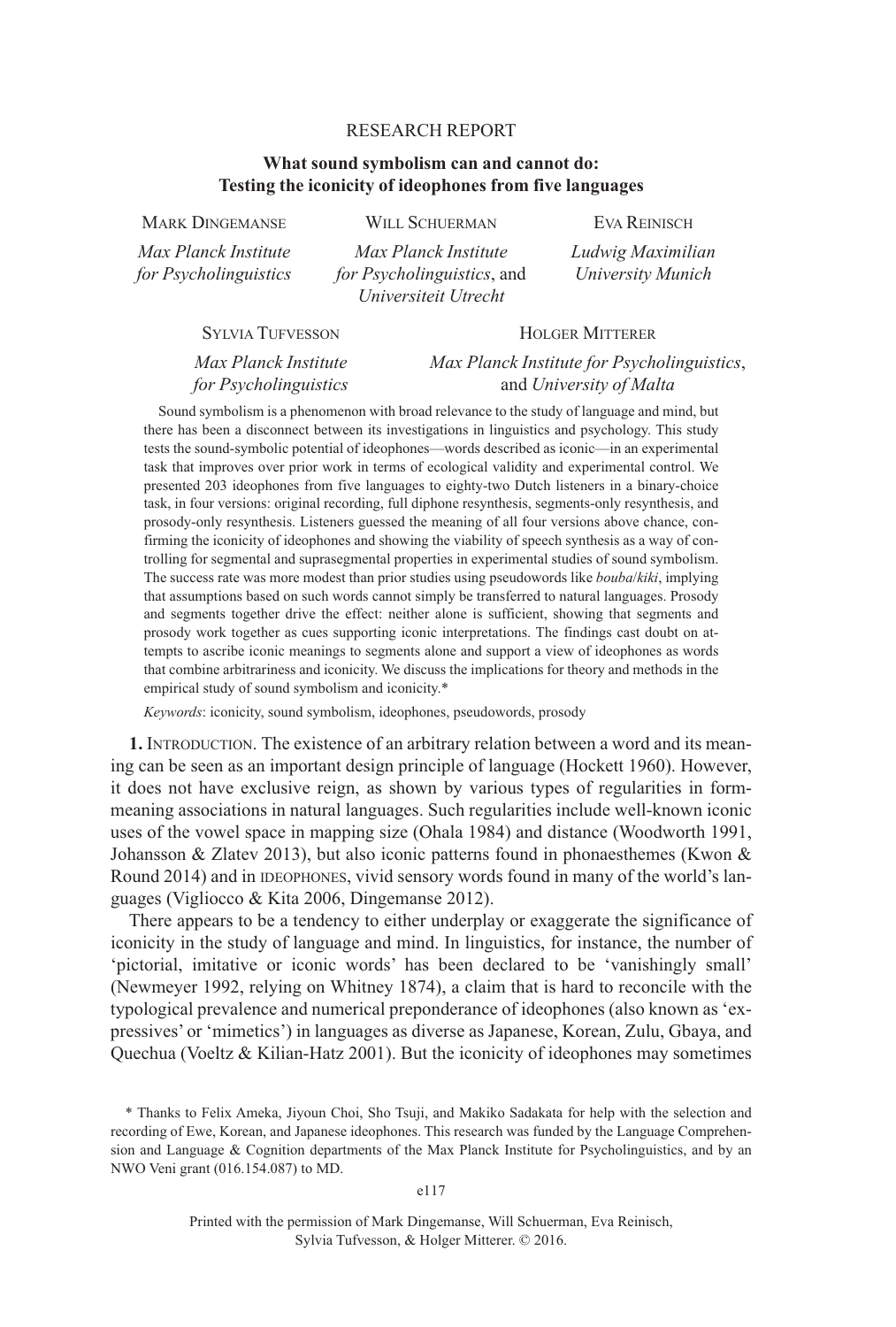have been overclaimed. They have been characterized as 'words or phrases that do the work of representation by phonetic means' (Tedlock 1999:118), and in line with this, some descriptions of Japanese ideophones have attempted to pin down the iconic meanings of individual phonemes; for example,  $/p/$  is proposed to indicate the 'abrupt movement of a tensely stretched small surface' (Hamano 1986:114; cf. Imai et al. 2008). We dub this the STRONG ICONICITY ASSUMPTION. If it were literally true, readers should be able to tell aspects of the meaning of the Zuni ideophone *ch'uk'i-* or the Japanese ideophone *pin* right away. 1

A similar all-or-nothing approach has characterized work in psychology: while some theories of psycholinguistics have the assumption of arbitrariness built in, leaving little room for nonarbitrary associations of form and meaning (Levelt et al. 1999, Friederici 2002), other work has heralded sound symbolism as a stepping stone in language evolution (Ramachandran & Hubbard 2001) and as a crucial factor supporting language development (Maurer et al. 2006). Key to the latter are findings based on pseudowords like *bouba* and *kiki* presented in binary forced-choice paradigms. How such findings can be linked to the role of iconicity in natural languages is an open question.

In this article we present evidence that some sound-symbolic correspondences between form and meaning found in natural languages can be recognized as such by speakers of other languages. Our results highlight the nature of ideophones as iconic words and the importance of prosody in inviting and supporting sound-symbolic interpretations. However, our results also show that segmental information alone is insufficient to suggest meaning, that overall performance is relatively modest compared to prior work, and that the potential for iconic associations differs across semantic domains. Showing more modest and differentiated effects than previous work using pseudowords, our findings motivate a critical reappraisal of what sound symbolism can and cannot do in natural language.

**1.1.** THE EXPERIMENTAL STUDY OF SOUND SYMBOLISM. Sound symbolism is a phenomenon whose experimental investigation started around the same time in linguistics(Sapir 1929) and psychology (Köhler 1929)—twin roots that affirm the relevance of sound symbolism to the study of both language and mind. The early experimental studies found a wide following in psychology, where scholars continue to document cross-culturally consistent nonarbitrary associations between sound and meaning. Best known is the association of pseudowords like *maluma* or *bouba* with rounded shapes, and the contrasting association of *takete* and *kiki* with angled shapes (Köhler 1929, Brown & Nuttall 1959, Davis 1961, Ramachandran & Hubbard 2001, Maurer et al. 2006, Bremner et al. 2013, Lockwood & Dingemanse 2015). Recent studies have also shown that verb meanings in the domain of motion are learned more easily for novel words that are construed on the template of Japanese ideophones than for novel arbitrary words (Imai et al. 2008, Kantartzis et al. 2011). Only in rare cases have real words been presented to listeners who do not know the languagesfrom which the words are taken (Slobin 1968, Kunihira 1971, Nygaard, Cook, & Namy 2009, Lockwood et al. 2016).

These experiments all report either above-chance recognition at first try or better performance in a word-learning task if a (pseudo)word is coupled with its appropriate rather than an alternative meaning. As Table 1 shows, participants are quite comfortably above the chance level of 50%, with an average success rate of 74% in pseudoword studies.

<sup>1</sup> According to Tedlock (1999:118), *ch'uk'i-* 'evokes sounds like that of eye popping out of its socket'. According to Hamano (1986:115), *pin* refers to 'the plucking of a guitar string' or 'the stretching of a thread'.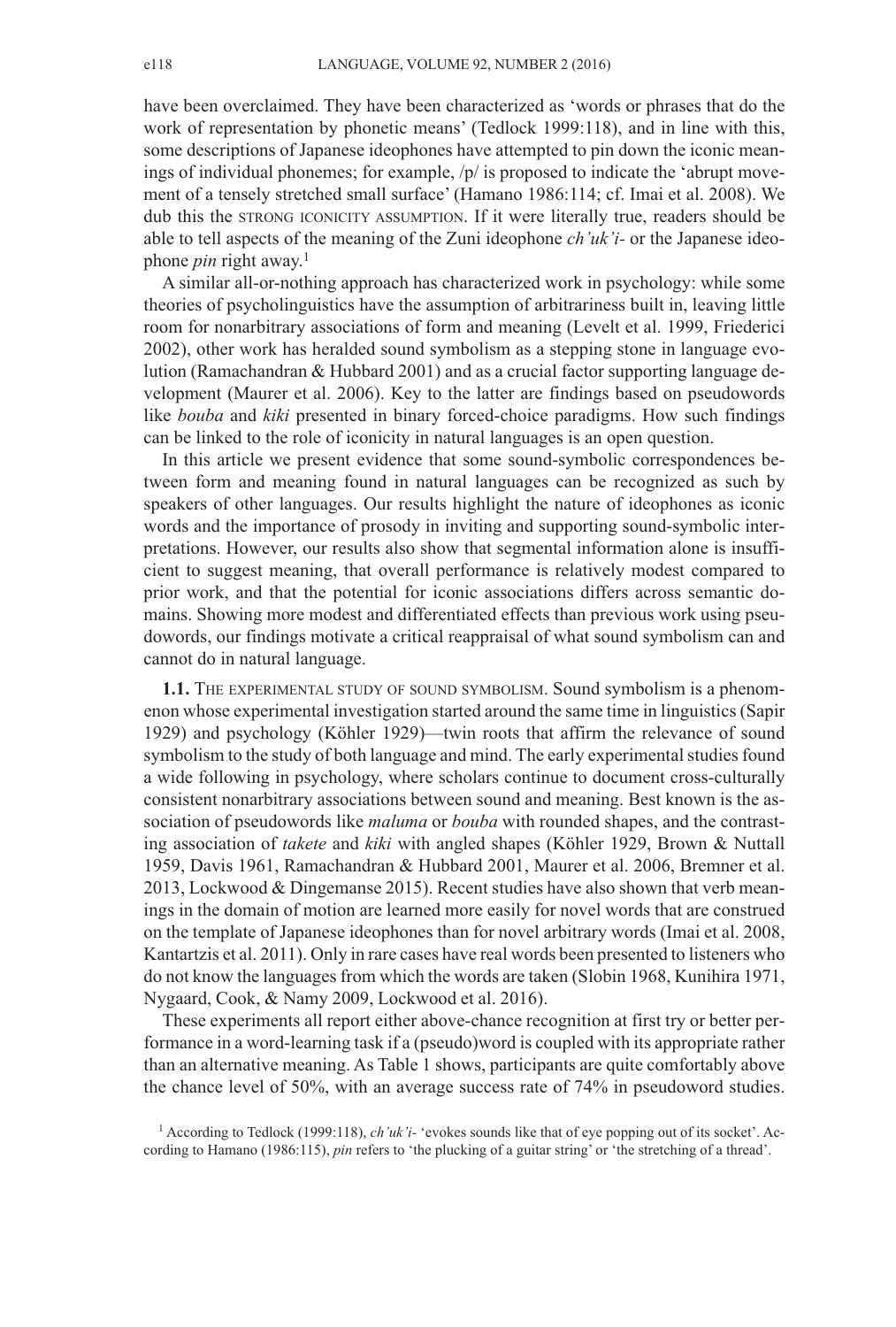| <b>STUDY</b>                               | SUCCESS RATE IN $\%$ |
|--------------------------------------------|----------------------|
| Ramachandran & Hubbard 2001                | 95                   |
| Imai et al. 2008, exp. 1b/exp. 2/exp. 3    | 64/70/82             |
| Kantartzis et al. 2011                     | 70                   |
| Maurer et al. 2006, adults/three-year-olds | 82/70                |
| Monaghan et al. 2012                       | 55                   |
| <b>AVERAGE</b>                             | 74%                  |

Using signal-detection theory to translate this into an effect-size measure (mean difference divided by the standard deviation) provides a relatively large effect of  $d' = 1.3$ .

TABLE 1. Success rates in guessing pseudoword meanings in previous studies.

Findings like these have given rise to far-reaching claims about the potential relevance of sound symbolism to language evolution, language structure, and language learning. According to some studies, the *bouba*-*kiki* phenomenon provides a 'vital clue for understanding the origins of proto-language' (Ramachandran & Hubbard 2001:19), and it 'can indeed facilitate the learning of languages in which rounder objects tend to be labelled with rounded vowels'(Maurer et al. 2006:321). Before such conclusions can be drawn, however, it is worthwhile to consider their empirical grounding more closely. One reason for caution is that success rates vary quite strongly across studies. Ramachandran and Hubbard (2001), with informally described methods, report 95% correct choices on first encounter. Monaghan and colleagues (2012), with an admirably detailed description of methods and materials, report only 55% correct on first encounter. Such discrepancies imply that matters of experimental design deserve particular scrutiny.

First, there is a question of ecological validity. The stimuli used in binary forcedchoice tasks tend to be designed for maximal contrast and minimal complexity. The words are contrived forms that usually bear no direct relation to sound-symbolic forms found in natural languages, and the meanings tend to be mutually exclusive antonyms that differ on one dimension only (e.g. rounded vs. pointy). While some degree of simplification is essential in order to achieve experimental control and isolate key variables, a legitimate question arises as to how behavior in a task like this can be linked to the facts of natural languages. Our communicative needs go far beyond distinguishing round from pointy objects, and our linguistic systems are shaped by a myriad of competing motivations (Dingemanse et al. 2015). Moreover, in everyday language use we seldom encounter single-purpose words with antonymic alternative interpretations; instead, words have multiple layers of meaning and are interpreted in context. This suggests that the forms and functions of sound symbolism in natural languages may be different from the laboratory versions studied so far.

Second, prosody is a potential confounding factor that is not controlled for in many studies. Experimental control should begin at the point of recording, where speakers should be unaware of the experimental design to avoid unconscious biases (Rosenthal  $\&$ Fode 1963). Additionally, controlling for the prosodic properties of auditory stimuli is critical, because prosody has known effects on sound-symbolic interpretations. For instance, performance in a forced-choice task is enhanced by an expressive tone of voice (Kunihira 1971), and prosody alone can successfully cue semantic distinctions like *strong-weak* or *hot-cold* (Nygaard, Herold, & Namy 2009), even in novel-word learning (Reinisch et al. 2013). Tellingly, investigations of sound symbolism have rarely considered the role of prosody, instead tending to attribute the effect to phonetic aspects of vow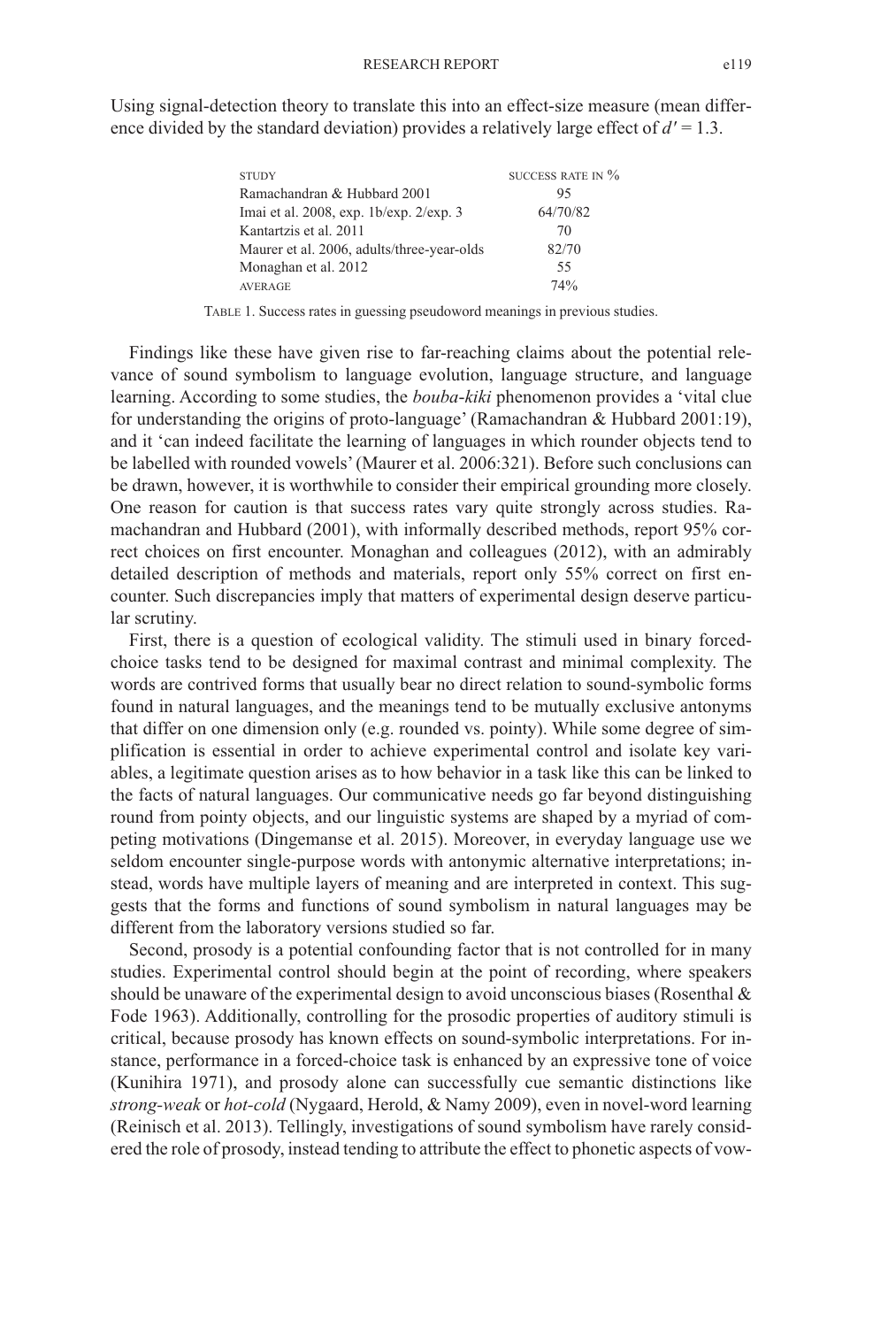els and consonants alone (as in Maurer et al. 2006, Imai et al. 2008, Aveyard 2012, Nielsen & Rendall 2013). This means that many current accounts of sound symbolism may overestimate the role of segments and underestimate the role of prosody.

**1.2.** CURRENT STUDY. Addressing these challenges requires methodological innovations that introduce a greater degree of ecological validity while keeping experimental control over key factors. To achieve this goal, in this study we use the existing diversity in ideophone systems of languages around the world as a natural laboratory, and we use speech synthesis to create controlled versions of auditory stimuli. We chose five languages described as having a major lexical class of words that show recurring iconic associations between form and meaning: Japanese, Korean, Semai, Siwu, and Ewe (Table 2). Different linguistic traditions have used slightly different descriptive terms for these words, but there is a broad consensus in linguistic typology that these represent essentially the same phenomenon, for which we use the cover term 'ideophones' (Samarin 1970, Diffloth 1972, Nuckolls 1999, Voeltz & Kilian-Hatz 2001, Dingemanse 2012). <sup>2</sup> If sound symbolism plays a role in natural languages, this is one of the places where we should be able to find it.

| LANGUAGE | PHYLUM                    | <b>DESCRIPTIVE CATEGORY</b>                   |
|----------|---------------------------|-----------------------------------------------|
| Japanese | Isolate                   | 'mimetics' (Kita 1997, Akita 2009)            |
| Korean   | Isolate                   | 'ideophones' (Martin 1962, Lee 1992)          |
| Semai    | Mon-Khmer, Austro-Asiatic | 'expressives' (Diffloth 1976, Tufvesson 2011) |
| Siwu     | Na-Togo, Niger-Congo      | 'ideophones' (Dingemanse 2012)                |
| Ewe      | Kwa, Niger-Congo          | 'ideophones' (Westermann 1907, Ameka 2001)    |

TABLE 2. Languages used in the experiment.

We compiled a collection of ideophones by sampling from five semantic domains in each of the languages: Sound, Motion, Texture, Shape, and Visual appearance. This introduces greater ecological validity in two ways: the forms are not contrived but based on existing words, and the meanings represent a cross-section of the actual semantic distinctions made by ideophonic words in natural languages. Prior work has focused on associations across modalities (as in *bouba*/*kiki*, where sound is used to depict aspects of shape). Our stimuli include both associations within modality (as in the Sound domain, where sound depicts sound) and associations across modalities (in the Motion, Texture, Shape, and Visual appearance domains, where sound is used to depict aspects of other sensory experiences). We hypothesize that Sound ideophones will be easier to guess because the iconic associations are within the same modality, so we will able to use that as a baseline test, while the other domains make comparison with prior work possible.

In order to exercise greater control over stimulus design and to tease apart the role of segmental versus suprasegmental properties, we use diphone resynthesis to generate stimuli. Each word was prepared in four versions: (i) a native speaker's utterance (original recording), (ii) a diphone resynthesis replicating the segments, pitch, and amplitude contour of the original utterance (full resynthesis), (iii) a resynthesis using typical Dutch phoneme durations and a flat intonation contour, retaining only the segmental information (phones-only), and (iv) a resynthesis using the original phoneme durations and amplitude contour, but synthesized with different phones, retaining only the

<sup>&</sup>lt;sup>2</sup> Our use of one cover term does not imply that these words show exactly the same grammatical behavior in all languages; as is well known from linguistic typology, languages may differ in the details of how they implement similar types of words. In terms of Haspelmath's (2010) useful distinction, we use 'ideophone' as a comparative concept, recording the descriptive categories in Table 2.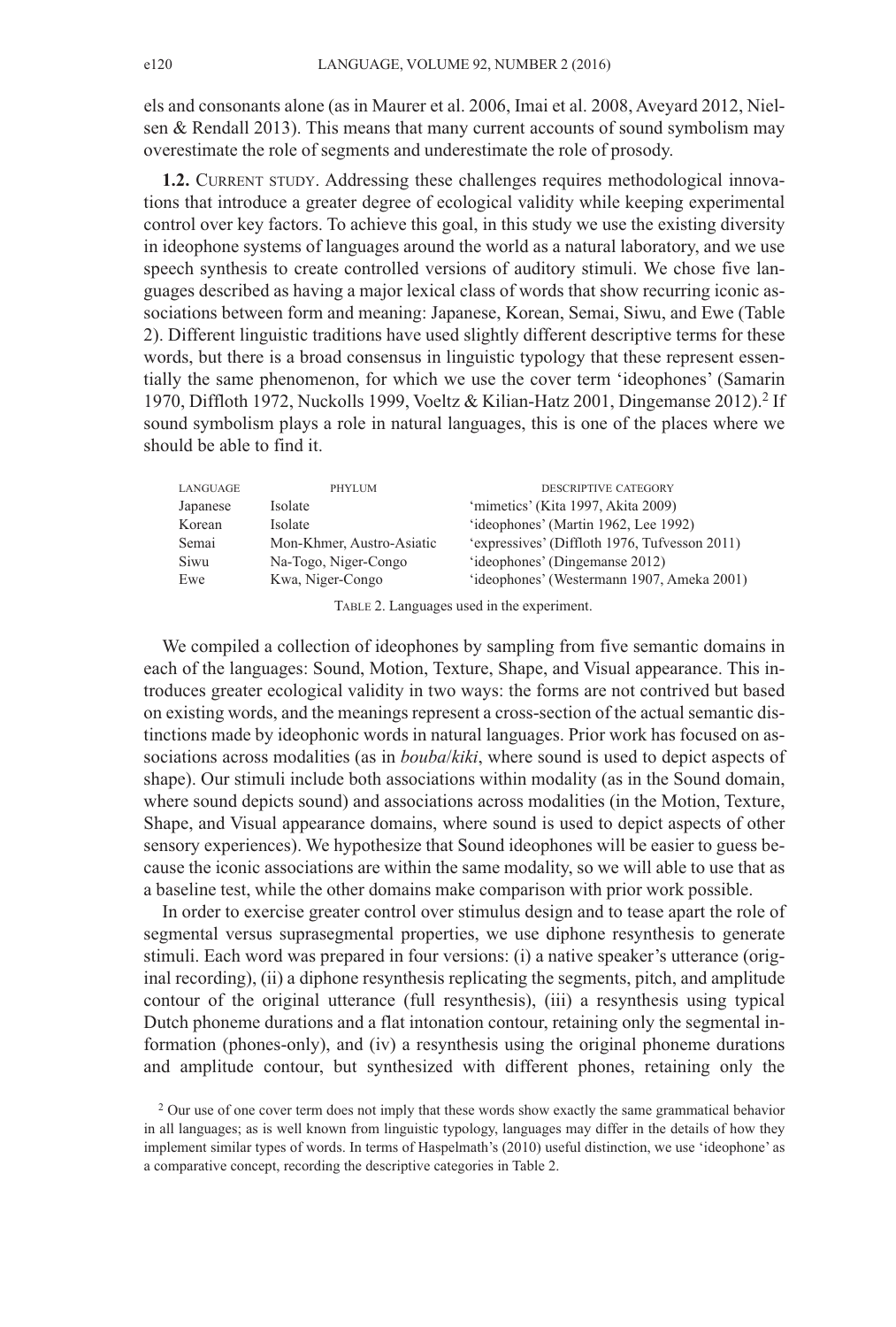prosodic information (prosody-only). As a yardstick for the sound-symbolic potential of these words, we tested how well native speakers of Dutch unfamiliar with any of the languages could guess the meanings of these words from two alternatives.

A key aspect of this kind of two-alternative forced-choice task is the question of how to select the foil. For a given ideophone, the foils were translations of other ideophones from the same language and from the same semantic category. For example, for the Ewe ideophone *falefale* 'thin, as paper', we selected foils from the other words within the Ewe 'shape' category such as *legbee* 'long form' or *goroo* 'spherical'. This improves the ecological validity of the forced-choice task by presenting participants with a choice between two nonantonymic alternatives encoded in the language, rather than between perfectly antonymic alternatives. The same items served as target and foils in different trials. This minimizes the possible influence of particular meanings or translations on the results.

The following comparisons are critical. A first question is whether ideophones show sound-symbolic potential at all; this would be shown if naive listeners are able to choose the correct meaning more often than chance would permit. A second question is whether all ideophones are sound-symbolic to the same extent; we test this by comparing performances across different semantic domains. One prediction is that associations within modality (e.g. sound-sound) are more transparent than associations across modalities (e.g. sound-motion). Third, to show that the resynthesis method can capture relevant phonetic and prosodic detail, the full resynthesis should lead to performance similar to that with the original recordings. Fourth, if this is the case, the phones-only and prosody-only stimuli will reveal the extent to which segmental and prosodic information contribute to sound-symbolic interpretations. If (as is often claimed) sound symbolism can be attributed mainly to segmental properties, the phones-only version should lead to relatively better performance than the prosody-only version. A final question is whether the success rate with stimuli taken from actual languages is comparable to success rates reported in earlier studies using pseudowords; this will provide a way to judge the relation between the present findings and prior studies, and will allow a more realistic estimate of the effect size of real-world sound symbolism.

#### **2.** METHOD.

**2.1.** PARTICIPANTS. A total of eighty-five participants from the Max Planck Institute's participant pool participated in the study. They were native speakers of Dutch sampled from the student population in Nijmegen, The Netherlands. The data from five participants who were tested was not included in the analysis. Three were excluded because they indicated in a postexperiment questionnaire that they had followed some classes on Japanese, and two were excluded because they did not perform the task properly, since their reaction times indicated that they responded before reading the translations. The remaining eighty participants had no knowledge of any of the languages used in this study.

**2.2.** MATERIALS. We strove to select eight ideophones from each language for each semantic category. Due to constraints of the ideophone inventories of the languages, the final number for each cell of the design varied between five and eleven; the total number of ideophones used in the experiment is 203 (see Table 3). Visual appearance included examples of color terms and meanings such as 'transparent' or 'hanging in clusters'. Motion terms included motion of humans and animals (e.g. 'walking hurriedly') as well as motion of inanimate objects (e.g. 'rolling ball'). Shape terms included generic terms (such as 'round' or 'spherical') as well as description of specific forms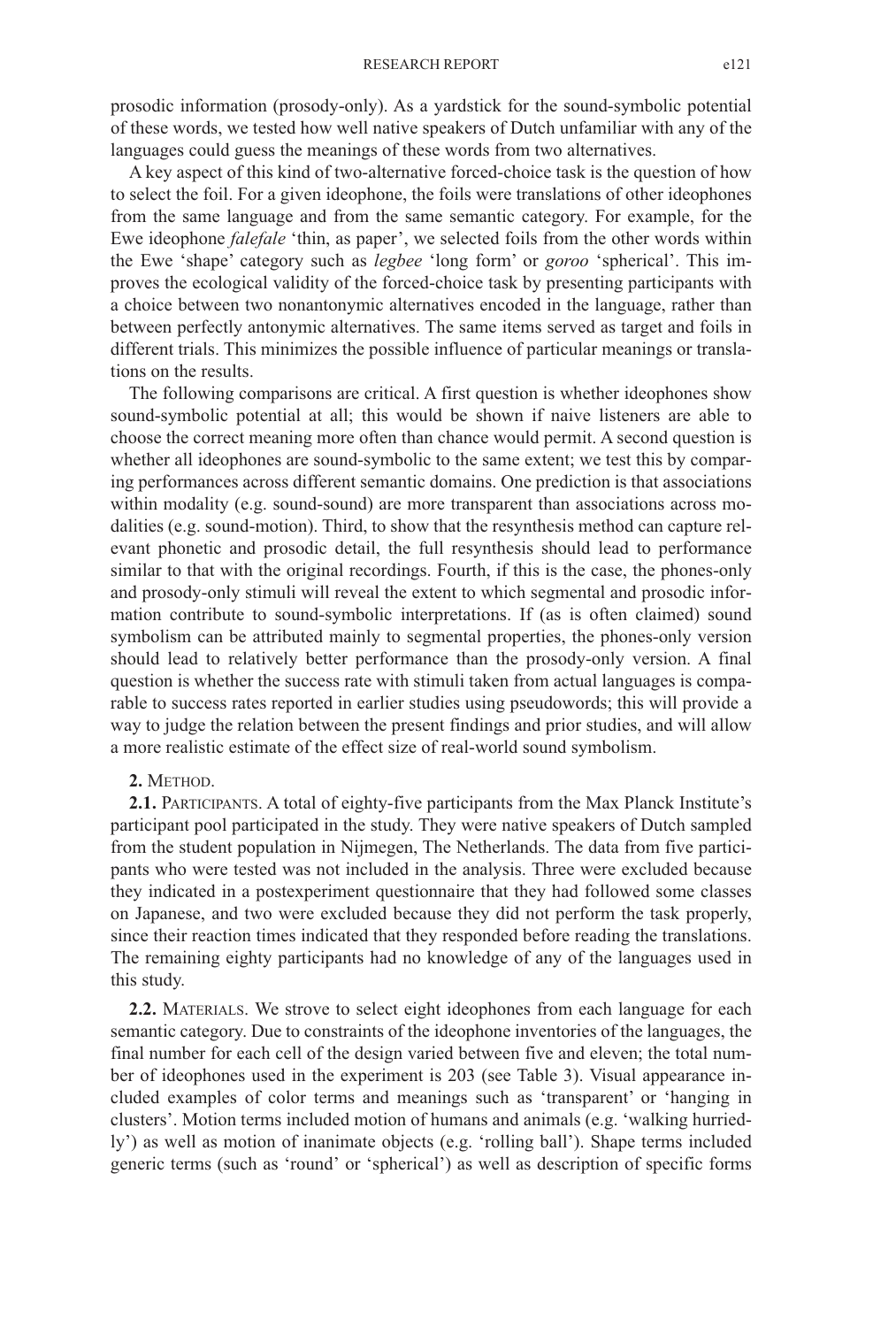(such as 'skinny' or 'fat'). Sound terms included human and animal sounds (e.g. 'dog barking') as well as environmental sounds (e.g. 'sound of a running creek'). Texture terms included terms of surface structure (e.g. 'bumpy') and terms of consistency (e.g. 'brittle'). A complete list of all ideophones used and their different versions can be found in the online supplementary materials. <sup>3</sup> Ideophones were selected by linguists on the basis of native speaker input or with the help of linguistically trained native speakers, who were asked to think of typical ideophones in their language for these categories. For each of the 203 ideophones, a Dutch translation was prepared with the help of a native speaker of the language or a linguist studying the language.

| LANGUAGE     |                   |               | CATEGORY     |              |                | <b>TOTAL</b> |
|--------------|-------------------|---------------|--------------|--------------|----------------|--------------|
|              | <b>VISUAL</b>     | <b>MOTION</b> | <b>SHAPE</b> | <b>SOUND</b> | <b>TEXTURE</b> |              |
|              | <b>APPEARANCE</b> |               |              |              |                |              |
| Japanese     | 5                 | 8             | 9            | 11           | 10             | 43           |
| Korean       | 9                 | 10            | 8            | 10           | 9              | 46           |
| Semai        | 6                 | 8             | 8            | 9            |                | 38           |
| Siwu         |                   | 6             | 10           | 5            | 6              | 34           |
| Ewe          |                   | 11            | 8            | 8            | 8              | 42           |
| <b>TOTAL</b> | 34                | 43            | 43           | 43           | 40             | 203          |

TABLE 3. Number of ideophones per language and category used in the experiment.

As noted above, four different versions of each ideophone were prepared using the original recordings and speech resynthesis: (i) the original recording, (ii) a full resynthesis, (iii) a phones-only resynthesis retaining only segmental properties, and (iv) a prosody-only resynthesis retaining the prosodic properties of the original.

For the ORIGINAL RECORDINGS, the selected ideophones were either taken directly from field recordings (for Semai and Siwu) or recorded by a native speaker (for Ewe, Japanese, and Korean) in a sound-attenuated booth. The field recordings were treated for noise reduction using Adobe Soundbooth. Using the original recordings as a basis, we generated resynthesized versions with a diphone synthesizer (MBROLA; Dutoit et al. 1996) using the voice database NL2, from a female speaker. The diphone synthesizer takes as input a text file with phonetic labels, their durations, and the pitch contour. To generate these files, all recordings were segmented on a phone-by-phone basis and the segment intervals were labeled with the closest Dutch phonemes.

The resulting labels and their respective durationsformed the basisfor the FULL RESYN-THESIS together with the original pitch contour (which, where necessary, was transposed to the pitch range of a typical female speaker, c. 200 Hz). The full resynthesis file was then modified to generate two further versions ofthe stimuli.APHONES-ONLY version substituted the observed durations with typical phoneme durations as observed in Dutch (Klabbers  $&$  Van Santen 2000) along with a flat intonation contour. A PROSODY-ONLY version was generated by using the original phoneme durations and pitch contour but substituting phonemes, in an attempt to break any potential nonarbitrary links between segments and meanings. For vowels, the substitute phones were selected by rotating the vowel triangle 180° counterclockwise  $(i/\rightarrow a/\rightarrow a/\rightarrow a/\rightarrow a/\rightarrow a/\rightarrow a$ . Consonant phones

<sup>3</sup> The online supplementary materials can be accessed at [http://muse.jhu.edu/article/619540.](http://muse.jhu.edu/article/619540) The materials consist of the following. S1 is a list of the ideophones, along with their source languages, semantic domains, and translations. S2 is a zip archive containing the auditory stimuli used in the experiment (also available separately at http://www.holgermitterer.eu/ideoPhonesSamples.html). S3 is a zip archive containing the MBROLA .pho files and rules used in creating the synthesized versions of the stimuli.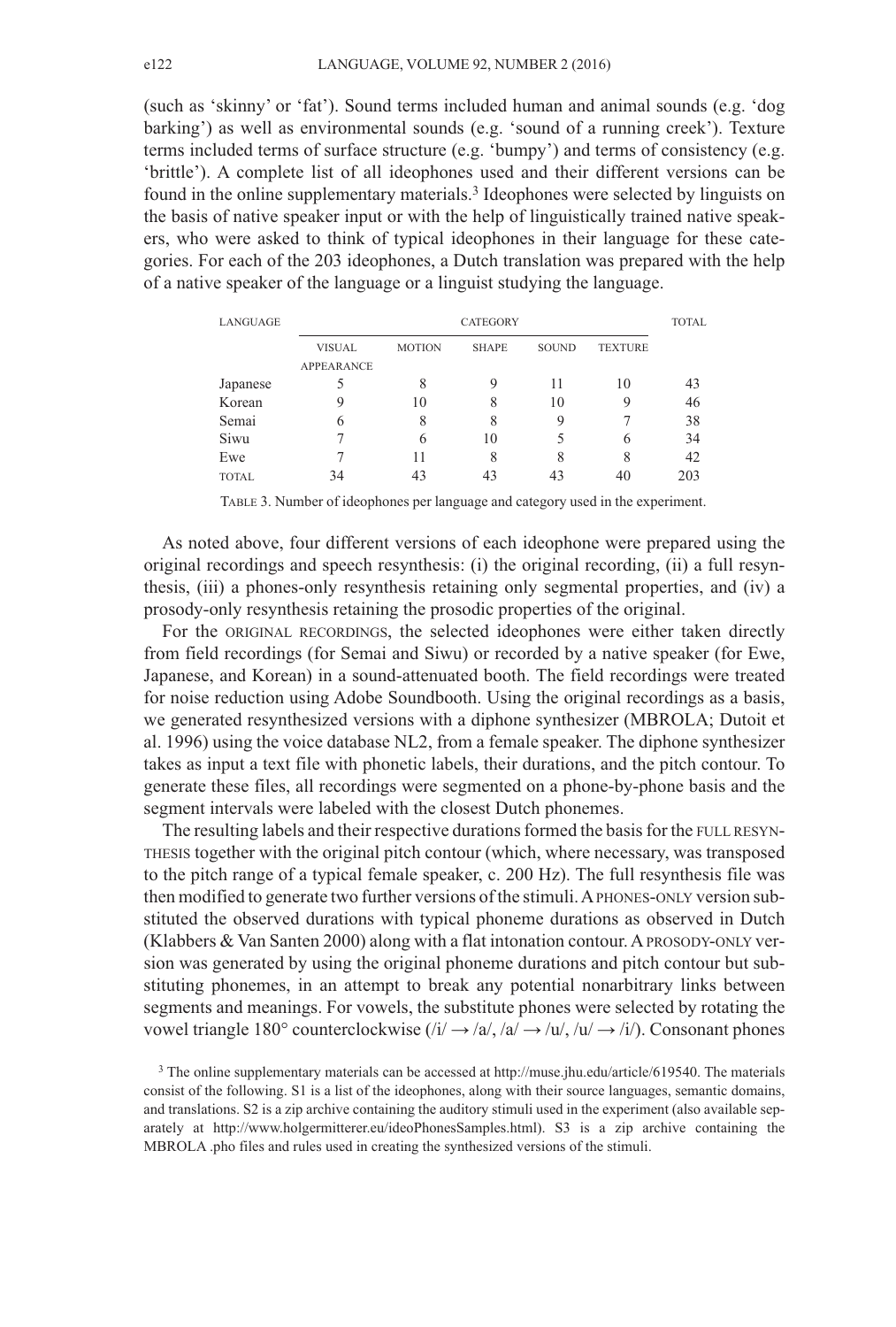#### RESEARCH REPORT e123

were substituted first by place of articulation, then by manner of articulation, then by voicing, according to the following mapping: place: alveolar  $\rightarrow$  labial, labial  $\rightarrow$  velar, velar  $\rightarrow$  alveolar; manner: stop  $\rightarrow$  nasal, fricative  $\rightarrow$  liquid, nasal  $\rightarrow$  glide, liquid  $\rightarrow$  stop, glide  $\rightarrow$  fricative, affricate  $\rightarrow$  glide; voice: voiced  $\leftrightarrow$  voiceless (Table 4 exemplifies the substitution rules for Japanese). If application of manner of articulation would lead to substitution with a phoneme not present in the phonological system of a given language, then the closest existing phone was chosen. If application of voicing would generate an illicit phone, voicing changes were not applied. Thus, Japanese *gorogoro* 'rolling' became *nebenebe*, Korean *cholchol* 'sound of a small creek' became *wepwep*, Semai *grahɒ:c* 'rough, uneven'became *pnʏne:m*, Siwu *pumbulu:* 'fat belly'became *ninipi:*, and Ewe *tyatya* 'walk rapidly' became *wuwu*.

The output of the synthesizer was given the amplitude contour of the original utterance using the intensity manipulation option in Praat (Boersma  $\&$  Weenink 2015). To achieve this, the signal was first multiplied by the inverse of its own amplitude contour (to achieve a flat intensity contour) and then overlaid with the contour of the original utterance. To make sure every item sounded like a possible word, small adjustments were made for segment-specific intensity contours (e.g. the closure-burst intensity contour of a stop was not overlaid on a nasal) and phone durations (e.g. adding 10 ms to the duration of a converted /p/ in order to avoid it being perceived as /b/).

|             | PLACE OF            | <b>MANNER OF</b>    |           | <b>VOICING</b> |           |
|-------------|---------------------|---------------------|-----------|----------------|-----------|
|             | <b>ARTICULATION</b> | <b>ARTICULATION</b> |           |                |           |
| <b>FROM</b> | TO                  | <b>FROM</b>         | TO        | <b>FROM</b>    | TO        |
| alveolar    | labial              | stop                | nasal     | voiced         | voiceless |
| labial      | velar               | fricative           | liquid    | voiceless      | voiced    |
| velar       | alveolar            | nasal               | glide     |                |           |
|             |                     | liquid              | stop      |                |           |
|             |                     | glide               | fricative |                |           |
|             |                     | affricate           | glide     |                |           |

TABLE 4. Phoneme substitution rules for Japanese.

**2.3.** PROCEDURE. Participants sat in a sound-attenuated booth in front of a computer screen and a two-button response box. Written instructions explained the procedure by stating that the participant would hear words from five different languages, which were sound-symbolic for the speakers of those languages in the sense that their form suggested something about their meaning. Participants were asked to guess the correct translation from the two options that would be presented on the right and left sides of the screen by pressing the right or left button of the response box.

In each trial, participants heard a stimulus word, and 1350 ms later, the two translations appeared on the screen. After one second the stimulus was repeated. After a button had been pressed, the chosen translation was moved slightly higher on the screen while the other translation disappeared, indicating that the response had been registered.

Each participant heard only one version of each ideophone, for a total of 203 trials. Across participants, a randomization procedure counterbalanced the number of times each version of a given ideophone was presented as a target and a foil. Clusters of four participants saw the same two response options on the screen and heard the same target words, but each participant heard a different audio version (original, resynthesized, phones-only, prosody-only). The next four participants saw and heard the same targets but now combined with a different foil, and so forth, until all possible within-category combinations were run through. Each participant heard approximately one quarter of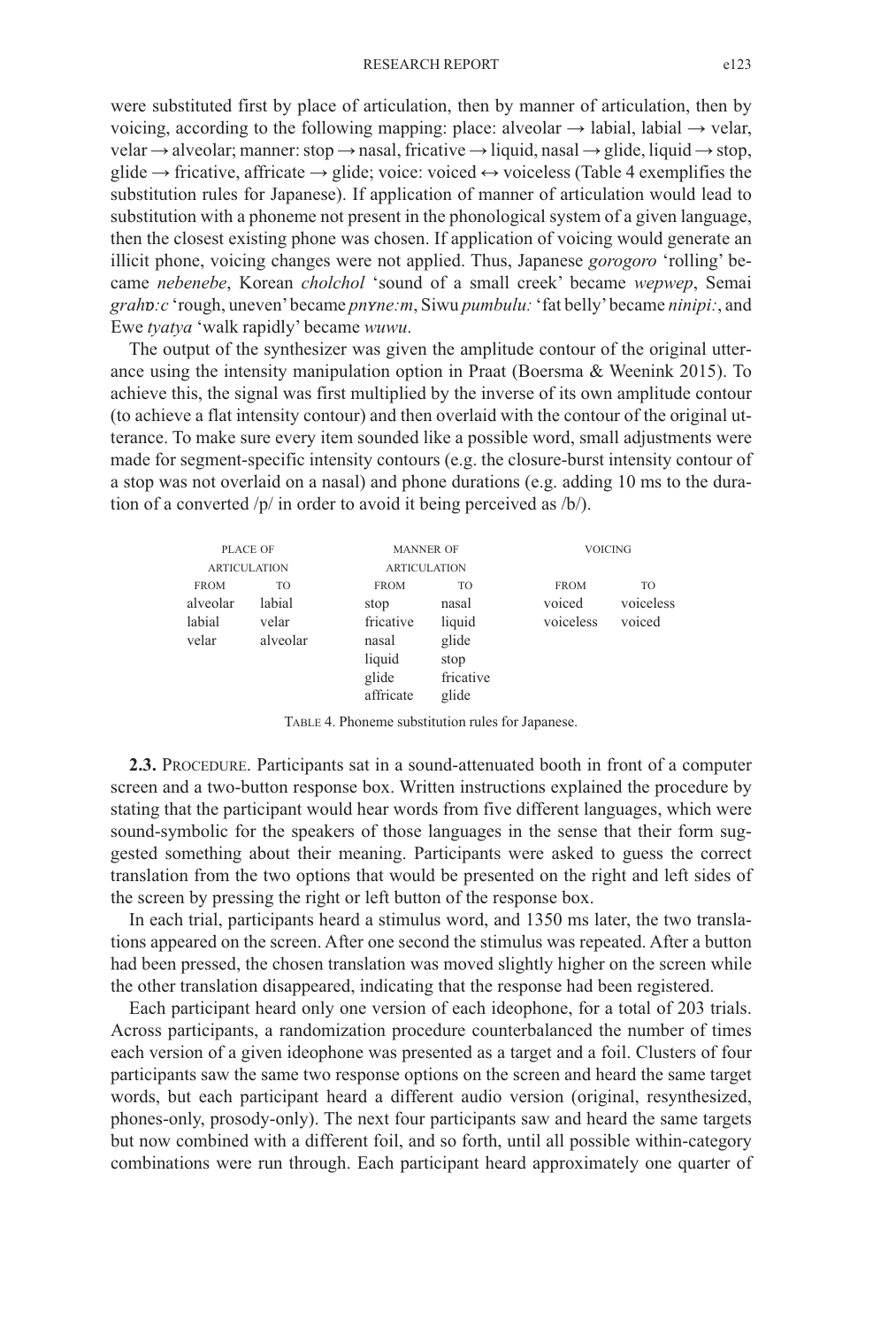the words in each audio condition. For each trial, the position of the target (right or left side of the screen) was allocated randomly. Randomization was done offline, and eighty different lists were prepared for the experiment.

**2.4.** DESIGN AND ANALYSIS. The independent variables were Semantic category (five levels: Color/Visual appearance, Motion, Shape, Sound, and Texture) and Audio version (four levels: Original, Full resynthesis, Phones-only, and Prosody-only). <sup>4</sup> The dependent variable was the proportion of correct responses. For statistical analyses, we used linear mixed-effects models with a logistic linking function, using the lme4 package (Bates et al. 2011) in R (R Core Team 2011). In addition to the two independent variables implemented as fixed effects, including an interaction term, participant and item were used as random effects. Unless otherwise noted, the models made use of a maximal randomeffect structure; that is, all possible random slopes of fixed effects over participants (Semantic category and Audio version) and items (Audio version only, since Semantic category is between items) were included in the models (Barr et al. 2013).

The use of linear mixed-effects models with a logistic linking function has two advantages for this experimental design. First, we deal with the categorical nature of the dependent variable (using ANOVAs with untransformed proportions would be problematic; see Dixon 2008, Jaeger 2008). Second, the predicted values are logOdds. A value of zero in logOdds is equivalent to 50% correct, that is, chance performance in our two-alternative forced-choice task. A positive and significant intercept value can therefore be interpreted as above-chance performance.

As our factors had more than two levels, we used model comparisons to evaluate the overall significance of each factor. <sup>5</sup> A model with both factors and their interaction included was compared to a model that differed only in the absence of one factor (starting with the elimination of the interaction term). All random slopes of the fixed factors were retained in the simpler model. The two models were then compared with a loglikelihood test. This test is similar to the test of a main effect in an ANOVA. A significant effect in the model comparison indicates that the more complex model (i.e. the one with one more factor included) allows a significantly better prediction of the data.

**3.** RESULTS. Figure 1 shows the mean proportion of correct responses across the different categories and audio versions. A first finding is that the overall success rate is above chance for most ideophones in most conditions—though in some cases only barely so (Fig. 1, top panel). Only ideophones referring to sound were recognized with greater than 65% accuracy, and only when presented with segmental and prosodic information. Moreover, while the full resynthesis led to similar performance as the original recordings (c. 57% correct on average, c. 55% excluding Sound), the stimuli with no particular prosodic information (phones-only) or with different segments (prosodyonly) led to a clear cost in accuracy (c. 53% correct on average, 4% less than for the full resynthesis).

<sup>4</sup> Language was not an independent variable since we had no hypothesis connected to source language. However, we tested whether effects differed between languages to exclude the possibility that the languages for which original recordings were made under field conditions differed from the other languages. This was not the case ( $\chi^2(4) = 3.36, p > 0.1$ ).

<sup>5</sup> The summary of a linear mixed-effects model contains regression weights and their respective significance levels. The significance (or absence thereof) of regression weights does not necessarily mean that a factor with more than two levels as a whole is significant. A significant overall effect of a factor is possible even if no single regression weight is significant, and the presence of a significant regression weight does not mean the factor overall has to be significant.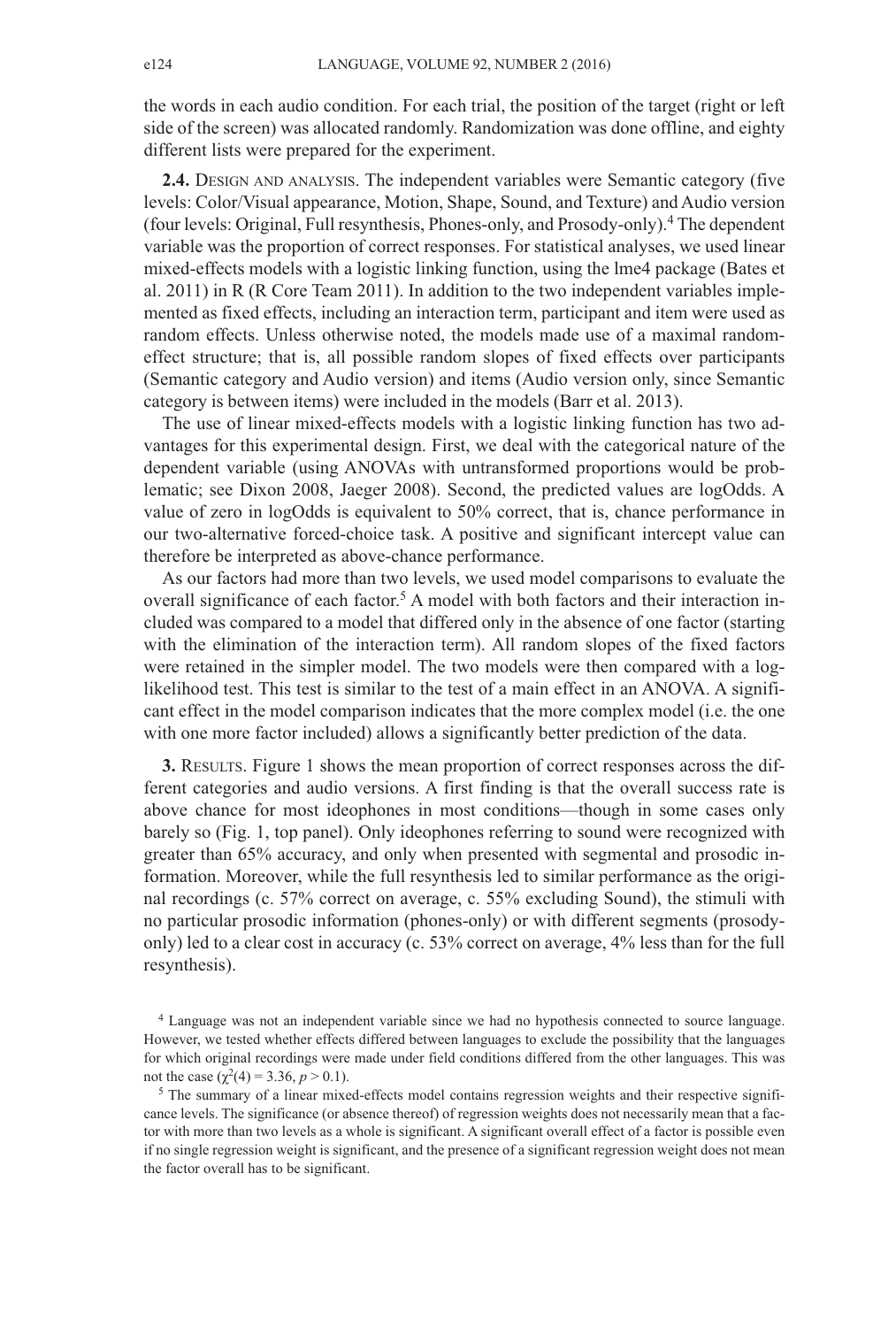

FIGURE 1. Mean proportions of correct responses in each combination of Semantic category and Audio version (upper panel); aggregated over Semantic category (lower left panel), and aggregated over Audio version (lower right panel). Error bars represent subject-based standard errors, and the horizontal line reflects chance performance at 50% correct responses.

We first tested whether the interaction of Semantic category and Audio version influenced the proportion of correct responses, that is, whether differences between audio versions were comparable across the different levels of Semantic category. A comparison of the models with and without the interaction between Semantic category and Audio version was not significant  $(\chi^2(12) = 15.1, p > 0.1)$ ,<sup>6</sup> suggesting a better fit of the simpler model without the interaction. As the two factors appeared to be independent, we analyzed the main effects of Semantic category and Audio version separately.

**3.1.** SEMANTIC CATEGORY. For the independent variable Semantic category (Fig. 1, bottom left), a model comparison with and without this fixed effect revealed a significant difference  $(\chi^2(4) = 12.9, p = 0.011)$ . This shows that performance differed significantly across the different Semantic categories. Table 5 shows the regression weights for the linear mixed-effects model with Semantic category as a fixed effect. In this model, the level Color/Visual appearance is mapped on the intercept and a regression weight is calculated for the difference between the intercept level and all other levels of this factor. The analysis revealed a significant intercept, which shows that performance for items in the category Color/Visual appearance was significantly above chance. Comparing the other categories to this intercept, only the regression weight for Sound was significant, indicating that ideophones in this category lead to significantly better performance than ideophones in the Visual appearance category, as predicted. To test whether the performance for each semantic category by itself was above chance, we additionally ran intercept-only models with the data from each one of the levels of the factor Semantic category. All analyses showed significant intercepts (Shape:  $z = 0.21$ ,  $p = 0.03$ ;

<sup>6</sup> Unlike the other models below, this model comparison was based on an anticonservative random-interceptonly structure for the random effects, since a model with a maximal random-effect structure did not converge.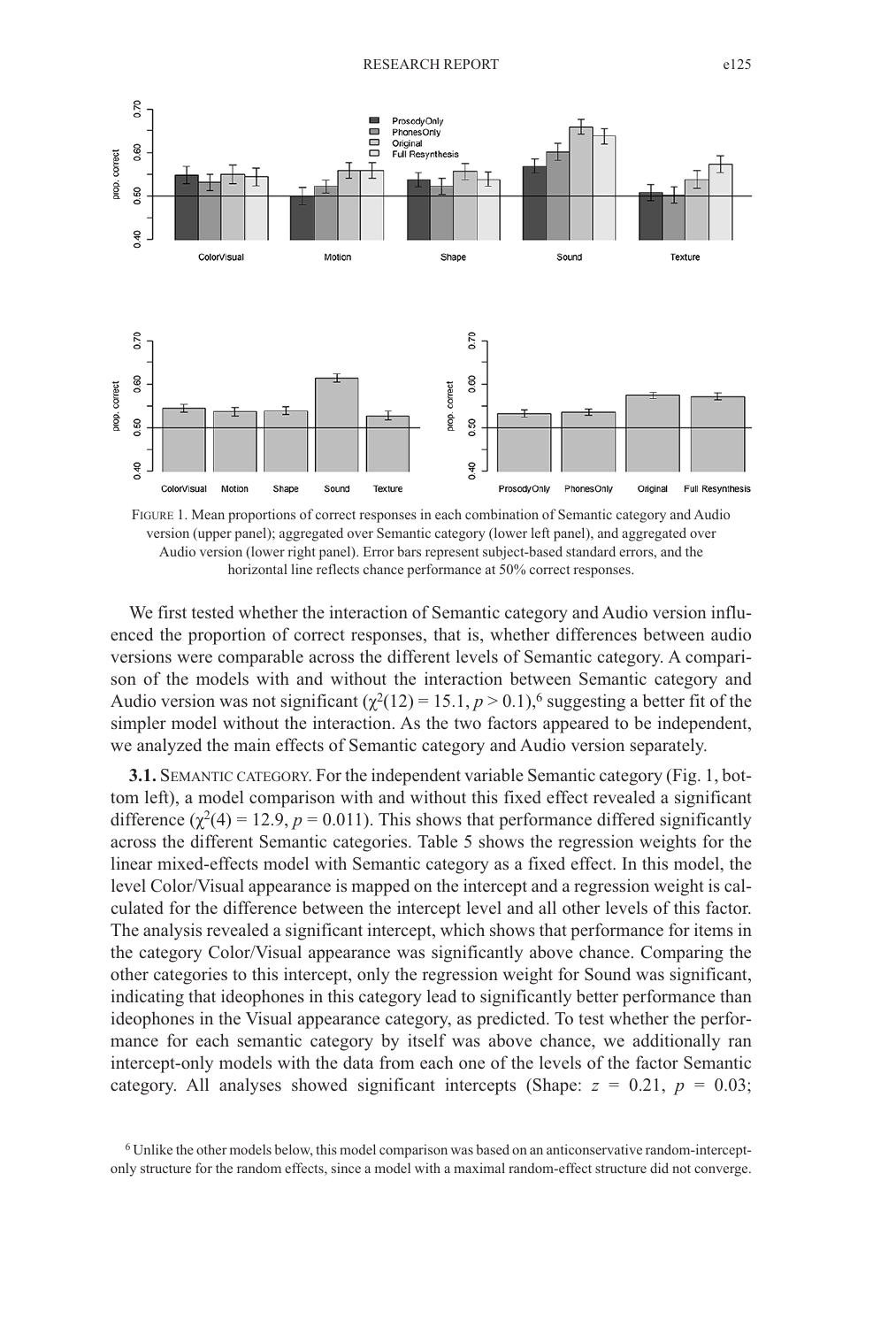Color/Visual appearance:  $z = 0.19$ ,  $p = 0.03$ ; Motion:  $z = 0.27$ ,  $p = 0.01$ ; Sound:  $z = 0.66$ ,  $p = 0.001$ ; Texture:  $z = 0.22$ ,  $p = 0.01$ ), showing above-chance performance for ideophones in each of the categories.

|   | <b>INTERCEPT</b> | <b>MOTION</b> | <b>SHAPE</b> | <b>SOUND</b> | <b>TEXTURE</b> |
|---|------------------|---------------|--------------|--------------|----------------|
|   | 0.19             | $-0.03$       | $-0.02$      | 0.31         | $-0.07$        |
| z | $2.04*$          | $-0.23$       | $-0.18$      | $2.53*$      | $-0.54$        |

TABLE 5. Regression weights for the analysis of the fixed effect Semantic category, dummy coded with Color/Visual appearance mapped on the intercept. Note:  $* = p < 0.05$ .

**3.2.** AUDIO VERSION. For the independent variable Audio version (Fig. 1, bottom right), the analysis focused on cross-modal ideophones (i.e. ideophones in the domains of Visual appearance, Motion, Shape, and Texture) in order to achieve comparability with previous studies, which also looked at associations across modalities. A model comparison indicated a better fit for the model that included a main effect of Audio version than a model with only an intercept term  $(\chi^2(3) = 9.4, p = 0.024)$ . To further explore this effect, we devised three linearly independent contrasts(Table 6). The first contrast comparesthe two full versions (original and full resynthesis) with the two reduced versions (phonesonly and prosody-only). The two remaining contrasts are comparisons within the full and reduced versions (original vs. full resynthesis and phones-only vs. prosody-only). Table 6 showsthe contrast coding and the outcome of the analyses. The intercept representsthe overall mean with above-chance performance, since the three contrasts all add up to zero. The regression weights show that there was a clear difference between the full and the reduced stimuli (contrast 1) but no differences for the other contrasts, neither between the original and the full resynthesis (contrast 2) nor between the prosody-only and the phones-only stimuli (contrast 3).

To test whether performance for the two types of reduced stimuli was still significantly above chance (observed means: 52.2% for prosody-only and 51.8% for phonesonly), a linear mixed-effects model with only an intercept was run using the data from just these two conditions. The intercept was not different from zero  $(b_{PhonesOnlv} = 0.08$ ,  $z = 1.41, p = 0.15$ ;  $b_{\text{ProsodyOnly}} = 0.10, z = 1.70, p = 0.09$ ), showing that participants did not perform significantly above chance for cross-modal ideophones in the prosody-only and phones-only conditions. That is, both segmental and suprasegmental properties appear to contribute to sound symbolism, but neither of them alone is sufficient to trigger above-chance performance across all domains. Of interest is the fact that ideophones in the Color/Visual appearance and Shape domains did show above-chance performance at c. 55% in the prosody-only condition (Fig. 1). This demonstrates the potential of prosody to convey (disambiguating) information in these semantic domains. To rule out the possibility that the poor recognition in the other domains was simply due to the unintelligibility of the resynthesis, we tested whether performance was above chance for the Sound ideophones, which was the case  $(b_{\text{PhonesOnly}} = 0.46, z = 3.3, p < 0.001;$  $b_{\text{ProsodvOnly}} = 0.29$ ,  $z = 2.04$ ,  $p = 0.04$ ). This shows above-chance performance for ideophones imitative of sound even in the prosody-only and phones-only versions.

**4.** DISCUSSION. Our findings show that people can correctly guess aspects of the meaning of ideophones from languages they do not speak at an above-chance rate, clearly demonstrating the existence of sound symbolism in the ideophone systems of natural languages and affirming the viability of the methodological approach taken here. At the same time, the results are more differentiated and attenuated than much prior work has suggested: the overall effect is considerably weaker than in most studies using contrived stimuli, performance is not uniform across semantic domains, and the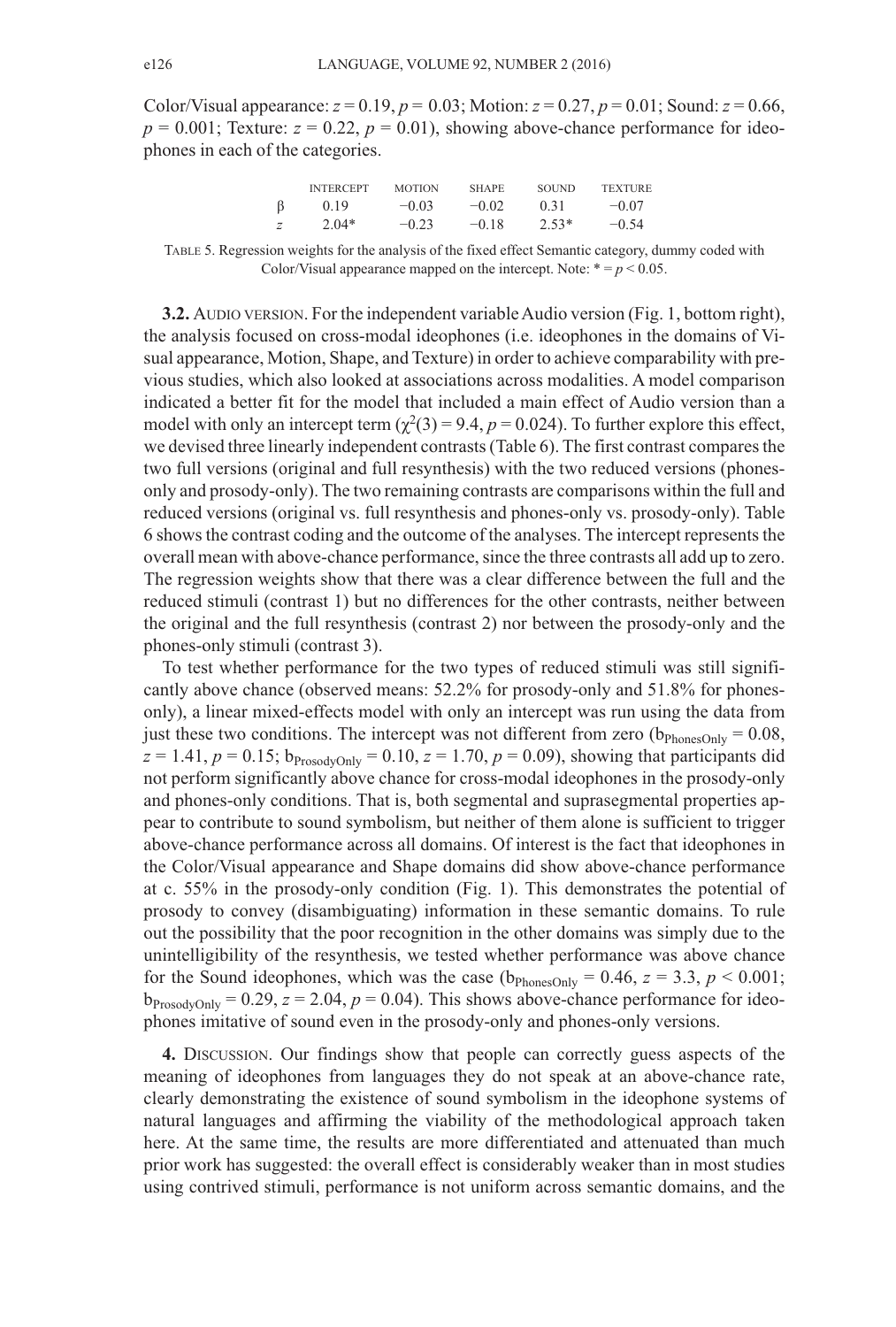| <b>REGRESSION</b> | <b>CONTRAST WEIGHTS PER LEVEL</b> |                    |               |                |         |          |
|-------------------|-----------------------------------|--------------------|---------------|----------------|---------|----------|
| WEIGHT            | ORIGINAL                          | <b>FULL</b>        | <b>PHONES</b> | <b>PROSODY</b> |         |          |
|                   | <b>UTTERANCE</b>                  | <b>RESYNTHESIS</b> | <b>ONLY</b>   | <b>ONLY</b>    |         | z        |
| intercept         |                                   |                    |               |                | 0.16    | $5.82**$ |
| contrast1         | 0.5                               | 0.5                | $-0.5$        | $-0.5$         | $-0.14$ | $3.76**$ |
| contrast2         |                                   | $-1$               | $\theta$      | $\Omega$       | $-0.01$ | 0.33     |
| contrast3         | $\theta$                          | $\Omega$           |               | $-1$           | 0.02    | 0.21     |

TABLE 6. Regression weights for the analysis of the fixed effect Audio version, coded as three linearly independent contrasts. Note:  $** = p < 0.001$ .

results owe as much to prosodic implementation as to segmental information. We discuss the implications of these points in turn.

**4.1.** REAL-WORLD SOUND SYMBOLISM. We have shown that naive listeners can glean some information from ideophones that allows them to choose the correct meaning from between two alternatives more often than chance would permit. This is an experimental demonstration that ideophones across the five languages have iconic properties, as suggested in the descriptive literature. However, while the overall success rate is statistically distinguishable from chance performance, it is lower than many previous experiments that used pseudowords, and also lower than certain claims about the iconicity of ideophones would lead one to believe. Our findings disprove the strong iconicity assumption: the idea that ideophone forms are direct phonetic representations of meaning (Tedlock 1999). Instead, they support a more moderate view of ideophones as words that combine a significant degree of arbitrariness with WEAK ICONICITY (Lyons 1977): form is not enough to fully predict meaning, but given both, we can see iconic correspondences between them by means of perceptual analogies. Weak iconicity in this sense is common in language use. For instance, the iconic gestures that often accompany speech show a similar type of weak iconicity: they iconically represent aspects of the meaning conveyed by the verbal material, but their interpretation is scaffolded to an important degree by context and common ground. It has been argued that the interpretation of ideophones is likewise contextually dependent (Samarin 1967, Childs 1994), something rendered likely by our finding that the interpretation of ideophones in isolation is relatively difficult for naive participants. So the meanings of ideophones, even if reinforced by iconic properties and supported by prosody, are conventionalized and enriched by context just like other words.

Our study shows that when we use form and meaning contrasts found in natural languages, sound-symbolic effects are attenuated, which suggests a more nuanced view of the role ofsound symbolism in language evolution and language learning. The far-reaching claim that sound symbolism provides a 'vital clue for understanding the origins of proto-language' (Ramachandran & Hubbard 2001:19) was based on a *bouba*/*kiki* task with a 95% success rate. In contrast, we find a much lower success rate and differentiated performance across semantic domains: as predicted, sound-sound associations are easiest to guess, and associations that cross modalities are significantly harder (though still above chance). This indicates that iconicity may be helpful in some semantic domains, but limited in others, and points to constraints on the possible uses of sound symbolism in languages today and by extension in a putative vocal protolanguage.

Recent work reviewing iconic patterns in spoken and signed languages proposes to elevate iconicity to a 'general property' of language, on a par with the 'design feature' of arbitrariness (Perniss et al. 2010; see also Hockett 1960). While a reevaluation of the assumption of arbitrariness is important, Hockett's framing may detract from the reality of languages as complex systems that are not designed but evolved—systems that form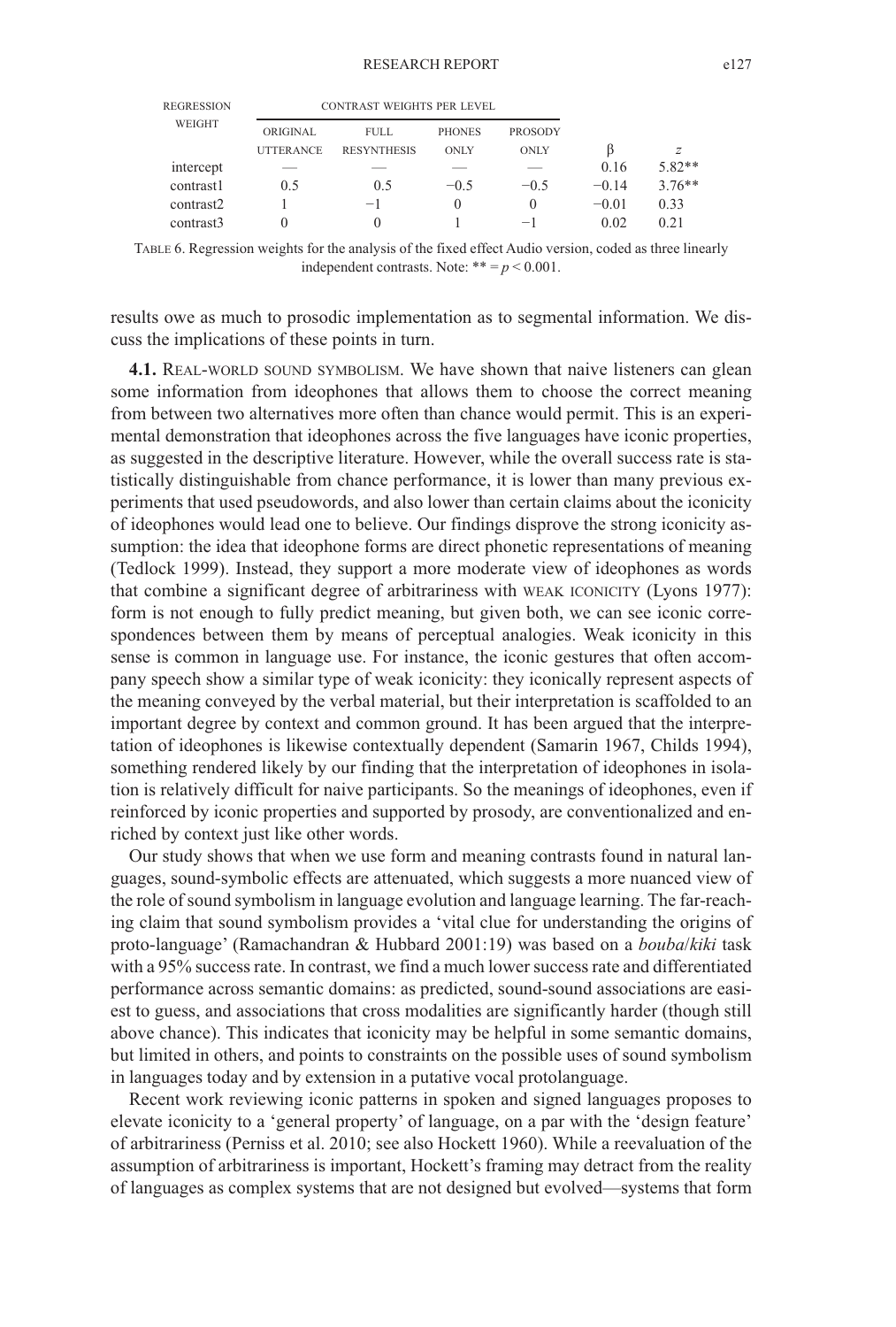not static sets of symbols but dynamic resources for making meaning. Iconicity may be profitably characterized as an AFFORDANCE of language in interaction (Gibson 1977), shifting the perspective from the properties of the language system to the potential for action inherent in it. This also points to a fruitful avenue of research on how the iconic affordances of different semiotic modalities shape and constrain the role of iconicity in the lexicons of spoken versus signed languages (Dingemanse et al. 2015).

**4.2.** THE ROLES OF SEGMENTS AND PROSODY IN SOUND SYMBOLISM. A key finding of our study is that both segments and prosody contribute to the effect of sound symbolism, and that neither alone issufficient to drive the effect. This addsto the body of converging evidence suggesting that iconic associations between form and meaning are not to be sought in single phonemes and their supposed meanings, but in structural correspondences that recur across words, and that involve both segmental and suprasegmental information (Nuckolls 1996, Tufvesson 2011, Emmorey 2014). The finding that prosody is as important as segmental information is in line with research showing the role of prosody in guiding iconic interpretations in word learning (e.g. Kunihira 1971, Nygaard, Cook, & Namy 2009) and in spontaneous vocalizations (Shintel et al. 2006). One way in which prosody can help is by disambiguating potential associations. So phonemes may not be directly associated with a particular meaning, but the prosodic implementation of a phoneme may bias listeners toward one interpretation over another. Stop consonants, for instance, may be interpreted quite differently when produced with a long closure and a strong release burst than when produced with a short closure and a relatively weak release burst.

That segments and prosody both provide independent contributions to iconicity is a reflection of how ideophones are used in natural language. Here, there are even more cues, because ideophones are not spoken like ordinary words but delivered as performances, with prosodic foregrounding setting them apart from other speech and iconic gestures adding to the performance (Kunene 2001, Dingemanse 2012). The semiotic package as a whole is what contributes to the iconic interpretation of the words. On this view, trying to pinpoint the iconic meaning of single segments is like taking single dots from a pointillist painting and asking what they represent. The performative nature of ideophones may help explain native speakers' reports that they feel these words are strongly iconic (Nuckolls 1996, Kita 1997). Essentially,speakers have a lifetime of experience with performed ideophones in which various factors—segments, prosody, gesture—help to build a representation of the words that emphasizes their iconic potential. Cross-modal associations acquired over the course of experience (Mitterer  $&$  Jesse 2010) may account for intuitions about iconicity that could turn out to be language-specific, in addition to the universal iconicity we have examined here.

Our finding that prosody is important raises concerns regarding the interpretability of previous studies of sound symbolism, which usually attempt to attribute effects to segmental properties alone yet do not mention how the stimuli were recorded and what their suprasegmental properties were. Variations in the prosodic implementation of stimulus presentation may partly explain the striking differences in success rates between studies, ranging from 95% (Ramachandran & Hubbard 2001) to only 55% (Monaghan et al. 2012). Monaghan and colleagues (2012) deal with the matter of suprasegmental properties in an exemplary way. They not only report that the speaker was unaware of the purpose of the recordings, but also present two pages worth of phonetic measurements, showing that suprasegmental properties were well controlled. Yet the list of possible properties to control for is enormous; for instance, there may have still have been relevant differences in voice quality (jitter, shimmer, breathiness) or other subtle phonetic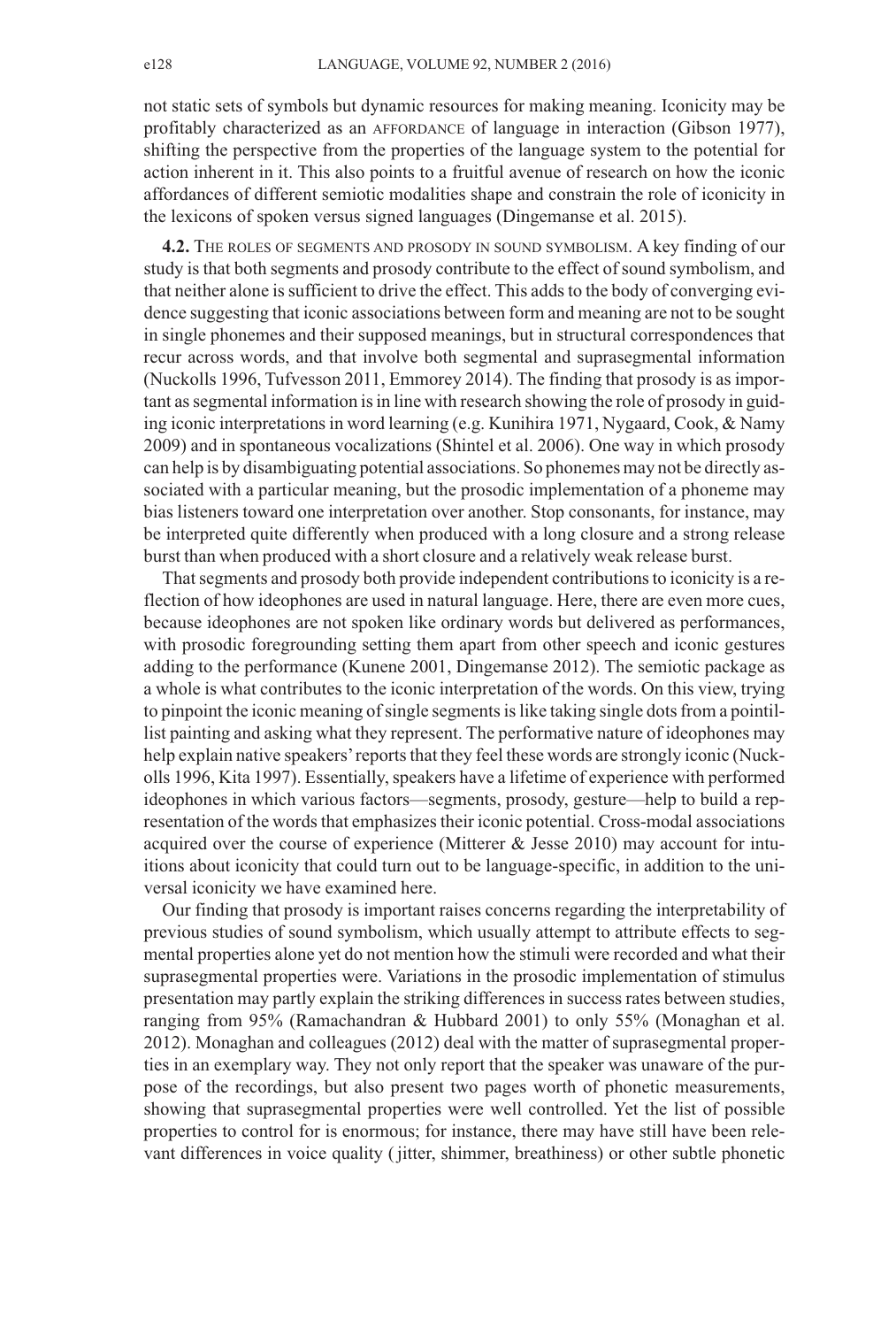features that are hard to control for in a recording booth or in data from speech corpora. Here, our stimulus generation method may provide a useful complementary method.

**4.3.** METHODOLOGICAL CONTRIBUTIONS AND FUTURE QUESTIONS. An important finding of our study is that the results of the resynthesized stimuli are not statistically distinguishable from the original recordings. This means that speech resynthesis is a viable method for controlled stimulus generation. The tools used in ourstudy—MBROLA(Dutoit et al. 1996) for diphone synthesis and Praat (Boersma & Weenink 2015) for postprocessing—are easy to use, scriptable, and freely available, making speech resynthesis a promising way to achieve systematic control over suprasegmental properties in experimental studies of sound symbolism. Here, we have used it to approach the ecological validity of natural recordings while creating carefully controlled alternate versions. Many other uses are possible, for instance, generating series of forms that systematically differ in articulatory features in order to test sound-symbolic oppositions found in natural languages or proposed in the literature.

Other contributions lie in the experimental design of our study. While we use a twoalternative forced-choice paradigm like many prior studies, two important changes bring our design closer to ecological validity and stack the deck against inflated effect sizes: (i) we use only form-meaning pairings attested in natural languages, and (ii) the choice in the task is not between perfect antonyms but between lexicalized meanings from the same semantic domain. Whereas prior studies may have overestimated the sound-symbolic potential of speech due to both the nature of the stimuli and the nature of the task, the design of our study renders it likely that the effect we found, however modest, is a genuine effect that represents the degree to which segments and prosody together can serve as cues to meaning.

Our results suggest a number of directions for future work. We have tested participants with a linguistic background in which sound symbolism appears to be less prevalent, at least as a coherent lexical class (Nuckolls 2004). Are speakers of languages with many ideophones more prone to make sound-symbolic associations? Which iconic associations found in ideophones are language-specific, and which transcend languages? These questions could be addressed by running similar experiments in a wider range of languages, and by investigating the iconic associations of particular (sets of) forms and meanings in more detail. Crosslinguistic comparative studies may also bring to light other pervasive iconic associations and oppositions beyond the well-worn *bouba*/*kiki*type, providing novel cross-modal associations to probe experimentally.

We have shown that the success rate (at least in a forced-choice task) is significant yet modest, suggesting that iconic associations may be better thought of as cues influencing interpretations rather than directly encoding meaning (cf. Nielsen  $\&$  Rendall 2012 for related evidence from a learning task). Iterated learning offers one way to study how such biases may shape and constrain linguistic items over the course of cultural evolution (Tamariz & Kirby 2015). Further questions relate to mechanisms. Iconicity can be thought of as grounded in perceptual analogies by means of structure-mapping (Gentner 1983, Tufvesson 2011, Emmorey 2014).Which structures are mapped? Isit just the spectral structure of speech, or do articulatory gestures also play a role? This could be investigated with an experimental manipulation in which participants do not just hear the word (as in the current study) but also pronounce it, which may boost sensitivity to iconic associations (Oda 2000). Finally, further research is needed with regard to the possible functions of sound symbolism in language learning and communication (Perniss & Vigliocco 2014).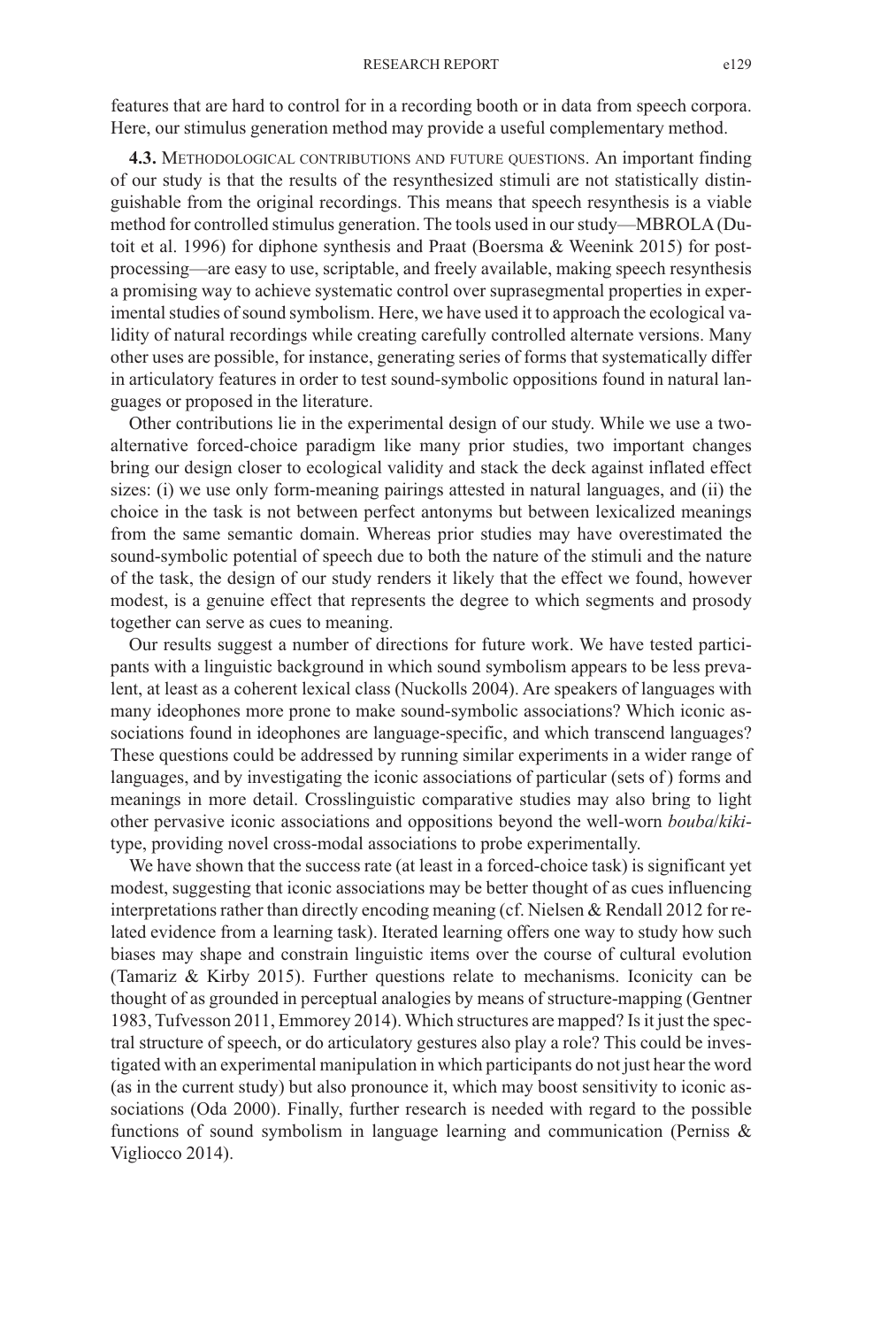**5.** CONCLUSIONS. There has long been a disconnect between experimental work on sound symbolism and linguistic work on ideophones and like phenomena. Our study is among the first to bridge this gap, showing that (i) naive listeners can correctly guess the meanings of ideophones from natural languages with a success rate above chance; (ii) effect sizes are more modest than assumed, suggesting that experimental findings based on pseudowords cannot be automatically translated into claims about natural languages; (iii) prosodic implementation is just as important as segmental information in supporting iconic interpretations; and (iv) speech synthesis offers a viable way to achieve experimental control in the study of sound symbolism.

Our results call for a stronger empirical grounding of research on the role of sound symbolism in natural language. Stimulus design can benefit from taking into account lexically relevant semantic distinctions, and the suprasegmental aspects of stimulus presentation are a nontrivial factor in sound-symbolic interpretations. Accounts of the role of sound symbolism in language evolution and language learning will gain ecological validity by taking into account the forms and functions of sound symbolism in natural languages. When empirical grasp and experimental control go hand in hand, we will better understand what sound symbolism can and cannot do.

### REFERENCES

- AKITA, KIMI. 2009. Phonosemantic evidence for the mimetic stratum in the Japanese lexicon. *Berkeley Linguistics Society* 34.1–12. DOI: [10.3765/bls.v34i1.3552.](http://dx.doi.org/10.3765/bls.v34i1.3552)
- AMEKA, FELIX K. 2001. Ideophones and the nature of the adjective word class in Ewe. In Voeltz & Kilian-Hatz, 25–48.
- AVEYARD, MARK E. 2012. Some consonants sound curvy: Effects of sound symbolism on object recognition. *Memory & Cognition* 40.83–92. DOI: [10.3758/s13421-011-0139-3.](http://dx.doi.org/10.3758/s13421-011-0139-3)
- BARR, DALE J.; ROGER LEVY; CHRISTOPH SCHEEPERS; and HARRY J. TILY. 2013. Random effects structure for confirmatory hypothesis testing: Keep it maximal. *Journal of Memory and Language* 68.255–78. DOI: [10.1016/j.jml.2012.11.001.](http://dx.doi.org/10.1016/j.jml.2012.11.001)
- BATES, DOUGLAS; MARTIN MAECHLER; and BEN BOLKER. 2011. lme4: Linear mixed-effects models using S4 classes. R package version 0.999375. Online: [http://cran.r-project.org](http://cran.r-project.org/package=lme4) [/package=lme4.](http://cran.r-project.org/package=lme4)
- BOERSMA, PAUL, and DAVID WEENINK. 2015. Praat: Doing phonetics by computer. Online: [http://www.praat.org.](http://www.praat.org)
- BREMNER, ANDREW J.; SERGE CAPAROS; JULES DAVIDOFF; JAN DE FOCKERT; KARINA J. LIN-NELL; and CHARLES SPENCE. 2013. 'Bouba' and 'Kiki' in Namibia? A remote culture make similar shape–sound matches, but different shape–taste matches to Westerners. *Cognition* 126.165–72. DOI: [10.1016/j.cognition.2012.09.007.](http://dx.doi.org/10.1016/j.cognition.2012.09.007)
- BROWN, ROGER, and RONALD NUTTALL. 1959. Method in phonetic symbolism experiments. *Journal of Abnormal and Social Psychology* 59.441–45. DOI: [10.1037/h0045274.](http://dx.doi.org/10.1037/h0045274)
- CHILDS, G. TUCKER. 1994. African ideophones. *Sound symbolism*, ed. by Leanne Hinton, Johanna Nichols, and John J. Ohala, 178–204. Cambridge: Cambridge University Press.
- DAVIS, R. 1961. The fitness of names to drawings: A cross-cultural study in Tanganyika. *British Journal of Psychology* 52.259–68. DOI: [10.1111/j.2044-8295.1961.tb00788.x.](http://dx.doi.org/10.1111/j.2044-8295.1961.tb00788.x)
- DIFFLOTH, GÉRARD. 1972. Notes on expressive meaning. *Chicago Linguistic Society* 8.440– 47.
- DIFFLOTH, GÉRARD. 1976. Expressives in Semai. *Oceanic Linguistics Special Publications* 13.249–64. Online: http://www.jstor.org/stable/20019159.
- DINGEMANSE, MARK. 2012. Advances in the cross-linguistic study of ideophones. *Language and Linguistics Compass* 6.654–72. DOI: [10.1002/lnc3.361.](http://dx.doi.org/10.1002/lnc3.361)
- DINGEMANSE, MARK; DAMIÁN E. BLASI; GARY LUPYAN; MORTEN H. CHRISTIANSEN; and PADRAIC MONAGHAN. 2015. Arbitrariness, iconicity, and systematicity in language. *Trends in Cognitive Sciences* 19.603–15. DOI: [10.1016/j.tics.2015.07.013.](http://dx.doi.org/10.1016/j.tics.2015.07.013)
- DIXON, PETER. 2008. Models of accuracy in repeated-measures designs. *Journal of Memory and Language* 59.447–56. DOI: [10.1016/j.jml.2007.11.004.](http://dx.doi.org/10.1016/j.jml.2007.11.004)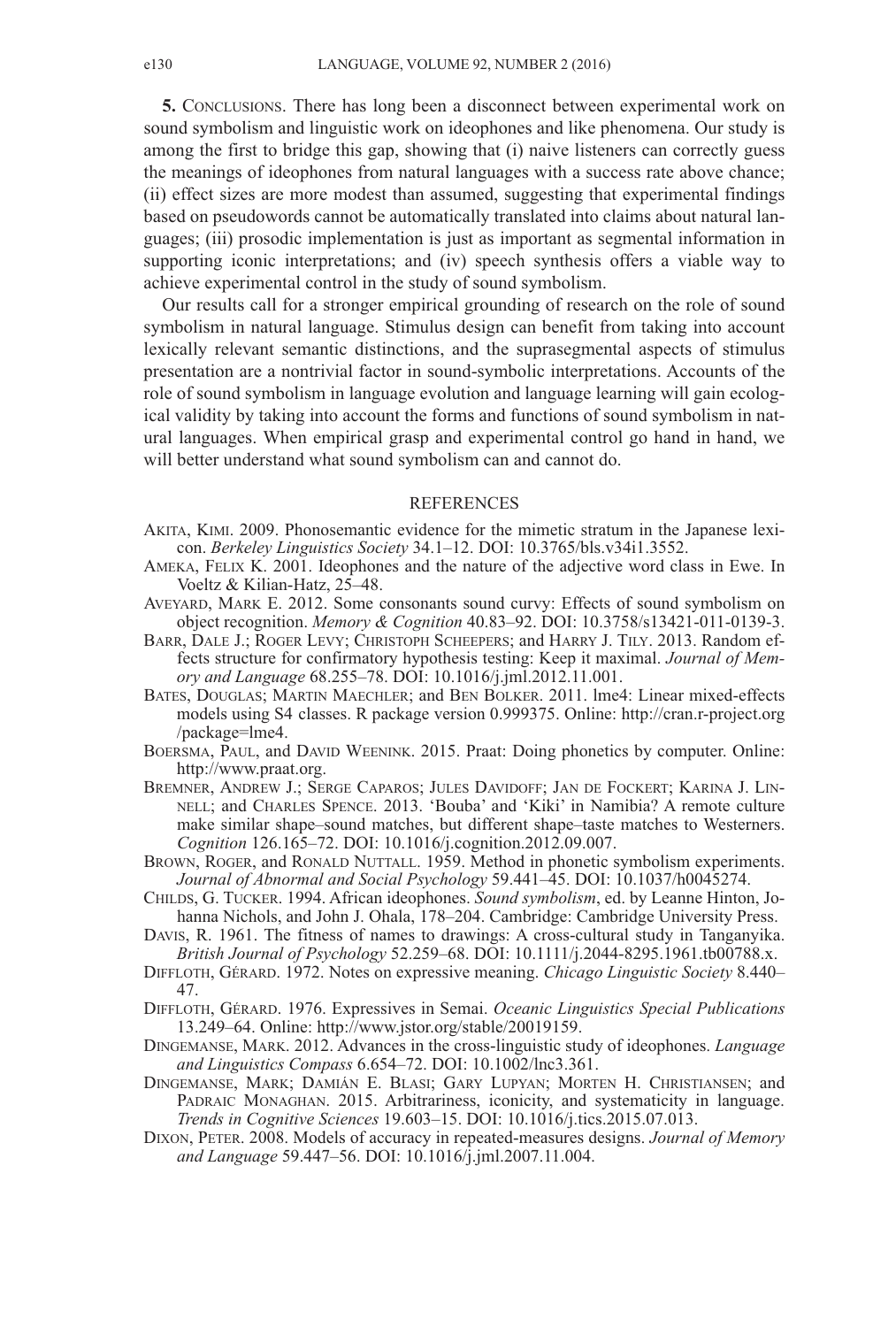- DUTOIT, THIERRY; VINCENT PAGEL; NICOLAS PIERRET; FRANÇOIS BATAILLE; and OLIVIER VAN DER VRECKEN. 1996. The MBROLA project: Towards a set of high quality speech synthesizers free of use for non-commercial purposes. *Proceedings of the 4th International Conference on Spoken Language Processing (ICSLP 96)*, vol. 3, 1393–96. DOI: [10](http://dx.doi.org/10.1109/ICSLP.1996.607874) [.1109/ICSLP.1996.607874.](http://dx.doi.org/10.1109/ICSLP.1996.607874)
- EMMOREY, KAREN. 2014. Iconicity as structure mapping. *Philosophical Transactions of the Royal Society B: Biological Sciences* 369:20130301. DOI: [10.1098/rstb.2013.0301.](http://dx.doi.org/10.1098/rstb.2013.0301)
- FRIEDERICI, ANGELA D. 2002. Towards a neural basis of auditory sentence processing. *Trends in Cognitive Sciences* 6.78–84. DOI: [10.1016/S1364-6613\(00\)01839-8.](http://dx.doi.org/10.1016/S1364-6613(00)01839-8)
- GENTNER, DEDRE S. 1983. Structure-mapping: A theoretical framework for analogy. *Cognitive Science* 7.155–70. DOI: [10.1016/S0364-0213\(83\)80009-3.](http://dx.doi.org/10.1016/S0364-0213(83)80009-3)
- GIBSON, JAMES J. 1977. The theory of affordances. *Perceiving, acting, and knowing: Toward an ecological psychology*, ed. by Robert Shaw and John Bransford, 67–82. Hillsdale, NJ: Lawrence Erlbaum.
- HAMANO, SHOKO SAITO. 1986. *The sound-symbolic system of Japanese (ideophones, onomatopoeia, expressives, iconicity)*. Gainesville: University of Florida dissertation.
- HASPELMATH, MARTIN. 2010. Comparative concepts and descriptive categories in crosslinguistic studies. *Language* 86.663–87. DOI: [10.1353/lan.2010.0021.](http://dx.doi.org/10.1353/lan.2010.0021)
- HOCKETT, CHARLES F. 1960. The origin of speech. *Scientific American* 203.89–96. Online: http://www.scientificamerican.com/article/the-origin-of-speech/.
- IMAI, MUTSUMI; SOTARO KITA; MIHO NAGUMO; and HIROYUKI OKADA. 2008. Sound symbolism facilitates early verb learning. *Cognition* 109.54–65. DOI: [10.1016/j.cognition](http://dx.doi.org/10.1016/j.cognition.2008.07.015) [.2008.07.015.](http://dx.doi.org/10.1016/j.cognition.2008.07.015)
- JAEGER, T. FLORIAN. 2008. Categorical data analysis: Away from ANOVAs (transformation or not) and towards logit mixed models. *Journal of Memory and Language* 59.434–46. DOI: [10.1016/j.jml.2007.11.007.](http://dx.doi.org/10.1016/j.jml.2007.11.007)
- JOHANSSON, NIKLAS, and JORDAN ZLATEV. 2013. Motivations for sound symbolism in spatial deixis: A typological study of 101 languages. *Public Journal of Semiotics* 5.3–20. Online: http://journals.lub.lu.se/ojs/index.php/pjos/article/view/9668.
- KANTARTZIS, KATERINA; MUTSUMI IMAI; and SOTARO KITA. 2011. Japanese sound-symbolism facilitates word learning in English-speaking children. *Cognitive Science* 35.575–86. DOI: [10.1111/j.1551-6709.2010.01169.x.](http://dx.doi.org/10.1111/j.1551-6709.2010.01169.x)
- KITA, SOTARO. 1997. Two-dimensional semantic analysis of Japanese mimetics. *Linguistics* 35.379–415. DOI: [10.1515/ling.1997.35.2.379.](http://dx.doi.org/10.1515/ling.1997.35.2.379)
- KLABBERS, ESTHER, and JAN VAN SANTEN. 2000. Predicting segmental duration for Dutch using sums-of-products approach. *Proceedings of the 6th International Conference on Spoken Language Processing (ICSLP 2000)*, Beijing, vol. 3, 670–73. Online: [http://](http://www.isca-speech.org/archive/icslp_2000/i00_3670.html) [www.isca-speech.org/archive/icslp\\_2000/i00\\_3670.html.](http://www.isca-speech.org/archive/icslp_2000/i00_3670.html)
- KÖHLER, WOLFGANG. 1929. *Gestalt psychology*. New York: Liveright.
- KUNENE, DANIEL P. 2001. Speaking the act: The ideophone as a linguistic rebel. In Voeltz  $\&$ Kilian-Hatz, 183–91.
- KUNIHIRA, SHIROU. 1971. Effects of the expressive voice on phonetic symbolism. *Journal of Verbal Learning and Verbal Behavior* 10.427–29. DOI: [10.1016/S0022-5371\(71\)800](http://dx.doi.org/10.1016/S0022-5371(71)80042-7) [42-7.](http://dx.doi.org/10.1016/S0022-5371(71)80042-7)
- KWON, NAHYUN, and ERICH R. ROUND. 2014. Phonaesthemes in morphological theory. *Morphology* 25.1–27. DOI: [10.1007/s11525-014-9250-z.](http://dx.doi.org/10.1007/s11525-014-9250-z)
- LEE, JIN-SEONG. 1992. *Phonology and sound symbolism of Korean ideophones*. Bloomington: Indiana University dissertation.
- LEVELT, WILLEM J. M.; ARDI ROELOFS; and ANTJE S. MEYER. 1999. A theory of lexical access in speech production. *Behavioral and Brain Sciences* 22.1–38. DOI: [10.1017/S014](http://dx.doi.org/10.1017/S0140525X99001776) [0525X99001776.](http://dx.doi.org/10.1017/S0140525X99001776)
- LOCKWOOD, GWILYM, and MARK DINGEMANSE. 2015. Iconicity in the lab: A review of behavioral, developmental, and neuroimaging research into sound-symbolism. *Frontiers in Psychology* 6:01246. DOI: [10.3389/fpsyg.2015.01246.](http://dx.doi.org/10.3389/fpsyg.2015.01246)
- LOCKWOOD, GWILYM; MARK DINGEMANSE; and PETER HAGOORT. 2016. Sound-symbolism boosts novel word learning. *Journal of Experimental Psychology: Learning, Memory, and Cognition*. Advance online publication. DOI: [10.1037/xlm0000235.](http://dx.doi.org/10.1037/xlm0000235)
- LYONS, JOHN. 1977. *Semantics*, vol. 2. Cambridge: Cambridge University Press.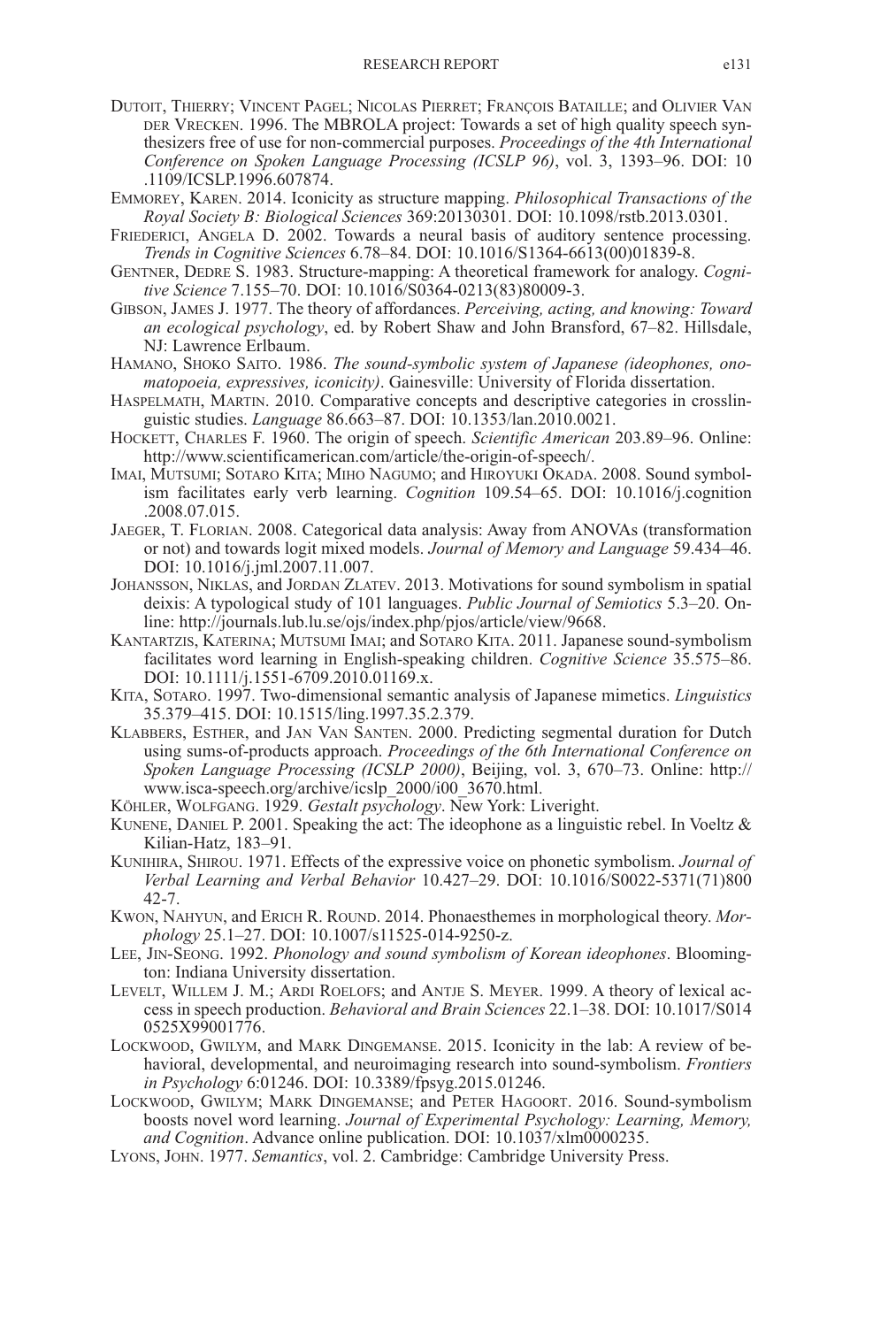- MARTIN, SAMUEL E. 1962. Phonetic symbolism in Korean. *American studies in Altaic linguistics*, ed. by Nicholas Poppe, 177–89. Bloomington: Indiana University Publications.
- MAURER, DAPHNE; THANUJENI PATHMAN; and CATHERINE J. MONDLOCH. 2006. The shape of boubas: Sound-shape correspondences in toddlers and adults. *Developmental Science* 9.316–22. DOI: [10.1111/j.1467-7687.2006.00495.x.](http://dx.doi.org/10.1111/j.1467-7687.2006.00495.x)
- MITTERER, HOLGER, and ALEXANDRA JESSE. 2010. Correlation versus causation in multisensory perception. *Psychonomic Bulletin & Review* 17.329–34. DOI: [10.3758/PBR.17.3](http://dx.doi.org/10.3758/PBR.17.3.329) [.329.](http://dx.doi.org/10.3758/PBR.17.3.329)
- MONAGHAN, PADRAIC; KAREN MATTOCK; and PETER WALKER. 2012. The role of sound symbolism in language learning. *Journal of Experimental Psychology: Learning, Memory, and Cognition* 38.1152–64. DOI: [10.1037/a0027747.](http://dx.doi.org/10.1037/a0027747)
- NEWMEYER, FREDERICK J. 1992. Iconicity and generative grammar. *Language* 68.756–96. DOI: [10.2307/416852.](http://dx.doi.org/10.2307/416852)
- NIELSEN, ALAN K. S., and DREW RENDALL. 2012. The source and magnitude of soundsymbolic biases in processing artificial word material and their implications for language learning and transmission. *Language and Cognition* 4.115–25. DOI: [10.1515](http://dx.doi.org/10.1515/langcog-2012-0007) [/langcog-2012-0007.](http://dx.doi.org/10.1515/langcog-2012-0007)
- NIELSEN, ALAN K. S., and DREW RENDALL. 2013. Parsing the role of consonants versus vowels in the classic Takete-Maluma phenomenon. *Canadian Journal of Experimental Psychology/Revue canadienne de psychologie expérimentale* 67.153–63. DOI: [10.1037](http://dx.doi.org/10.1037/a0030553) [/a0030553.](http://dx.doi.org/10.1037/a0030553)
- NUCKOLLS, JANIS B. 1996. *Sounds like life: Sound-symbolic grammar, performance, and cognition in Pastaza Quechua*. New York: Oxford University Press.
- NUCKOLLS, JANIS B. 1999. The case for sound symbolism. *Annual Review of Anthropology* 28.225–52. DOI: [10.1146/annurev.anthro.28.1.225.](http://dx.doi.org/10.1146/annurev.anthro.28.1.225)
- NUCKOLLS,JANIS B. 2004. To be or not to be ideophonically impoverished. *Proceedings of the eleventh annual Symposium about Language and Society—Austin (SALSA)* (Texas linguistic forum 47), 131–42. Online: [http://salsa-tx.org/proceedings/2003/nuckolls.pdf.](http://salsa-tx.org/proceedings/2003/nuckolls.pdf)
- NYGAARD, LYNNE C.; ALLISON E. COOK; and LAURA L. NAMY. 2009. Sound to meaning correspondences facilitate word learning. *Cognition* 112.181–86. DOI: [10.1016/j.cognition](http://dx.doi.org/10.1016/j.cognition.2009.04.001) [.2009.04.001.](http://dx.doi.org/10.1016/j.cognition.2009.04.001)
- NYGAARD, LYNNE C.; DEBORA S. HEROLD; and LAURA L. NAMY. 2009. The semantics of prosody: Acoustic and perceptual evidence of prosodic correlates to word meaning. *Cognitive Science* 33.127–46. DOI: [10.1111/j.1551-6709.2008.01007.x.](http://dx.doi.org/10.1111/j.1551-6709.2008.01007.x)
- ODA, HIROMI. 2000. *An embodied semantic mechanism for mimetic words in Japanese*. Bloomington: Indiana University dissertation.
- OHALA, JOHN J. 1984. An ethological perspective on common cross-language utilization of F0 of voice. *Phonetica* 41.1–16. DOI: [10.1159/000261706.](http://dx.doi.org/10.1159/000261706)
- PERNISS, PAMELA; ROBIN L. THOMPSON; and GABRIELLA VIGLIOCCO. 2010. Iconicity as a general property of language: Evidence from spoken and signed languages. *Frontiers in Psychology* 1:227. DOI: [10.3389/fpsyg.2010.00227.](http://dx.doi.org/10.3389/fpsyg.2010.00227)
- PERNISS, PAMELA, and GABRIELLA VIGLIOCCO. 2014. The bridge of iconicity: From a world of experience to the experience of language. *Philosophical Transactions of the Royal Society B: Biological Sciences* 369:20130300. DOI: [10.1098/rstb.2013.0300.](http://dx.doi.org/10.1098/rstb.2013.0300)
- R CORE TEAM. 2011. R: A language and environment for statistical computing. Version 2.14. Vienna: R Foundation for Statistical Computing. Online: http://www.R-project.org/.
- RAMACHANDRAN, V. S., and EDWARD M. HUBBARD. 2001. Synaesthesia: A window into perception, thought and language. *Journal of Consciousness Studies* 8.3–34.
- REINISCH, EVA; ALEXANDRA JESSE; and LYNNE C. NYGAARD. 2013. Tone of voice guides word learning in informative referential contexts. *The Quarterly Journal of Experimental Psychology* 66.1227–40. DOI: [10.1080/17470218.2012.736525.](http://dx.doi.org/10.1080/17470218.2012.736525)
- ROSENTHAL, ROBERT, and KERMIT L. FODE. 1963. The effect of experimenter bias on the performance of the albino rat. *Behavioral Science* 8.183–89. DOI: [10.1002/bs.383008](http://dx.doi.org/10.1002/bs.3830080302) [0302.](http://dx.doi.org/10.1002/bs.3830080302)
- SAMARIN, WILLIAM J. 1967. Determining the meaning of ideophones. *Journal of West African Languages* 4.35–41. Online: [http://main.journalofwestafricanlanguages.org](http://main.journalofwestafricanlanguages.org/index.php/downloads/download/11-volume0402/63-determining-the-meanings-of-ideophones) [/index.php/downloads/download/11-volume0402/63-determining-the-meanings-of](http://main.journalofwestafricanlanguages.org/index.php/downloads/download/11-volume0402/63-determining-the-meanings-of-ideophones) [-ideophones.](http://main.journalofwestafricanlanguages.org/index.php/downloads/download/11-volume0402/63-determining-the-meanings-of-ideophones)